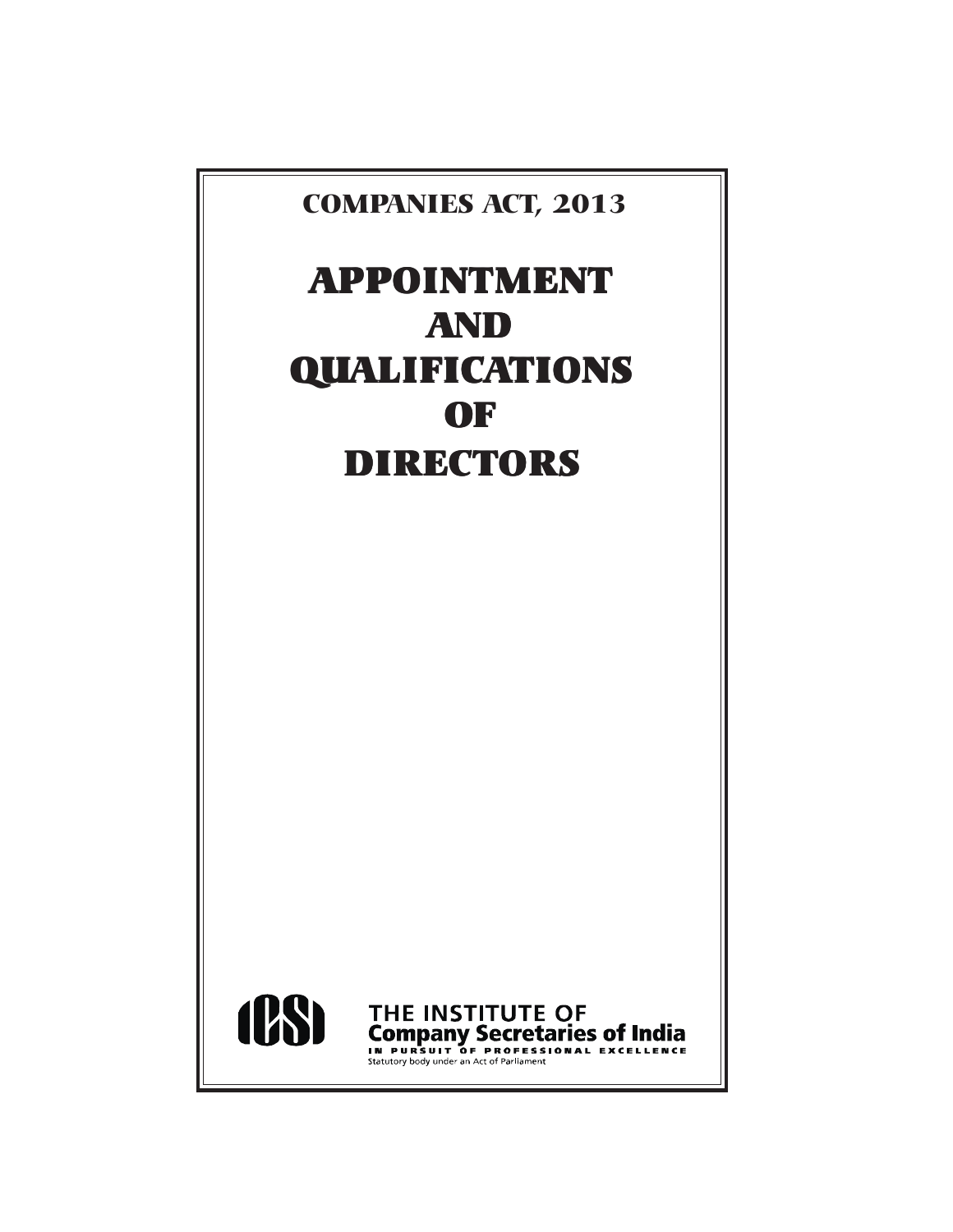# APPOINTMENT AND QUALIFICATIONS OF DIRECTORS

#### 1. Introduction

The supreme executive authority controlling the management and affairs of a company vests in the team of directors of the company, collectively known as its Board of Directors. At the core of the corporate governance practice is the Board of Directors which oversees how the management serves and protects the long term interests of all the stakeholders of the Company. The institution of board of directors was based on the premise that a group of trustworthy and respectable people should look after the interests of the large number of shareholders who are not directly involved in the management of the company. The position of board of directors is that of trust as the board is entrusted with the responsibility to act in the best interests of the company.

Although the Board comprises individual directors, yet the actions and deeds of directors individually functioning cannot bind the company, unless a particular director has been specifically authorised by a Board resolution to discharge certain responsibilities on behalf of the company.

The Companies Act, 2013 does not contain an exhaustive definition of the term "director". Section 2 (34) of the Act prescribed that "director" means a director appointed to the Board of a company.

A director is a person appointed to perform the duties and functions of director of a company in accordance with the provisions of the Companies Act, 2013.

# 2. Board of Directors

A company, though a legal entity in the eyes of law, is an artificial person, existing only in contemplation of law. It has no physical existence. It has neither soul nor body of its own. As such, it cannot act in its own person. It can do so only through some human agency. The persons who are in charge of the management of the affairs of a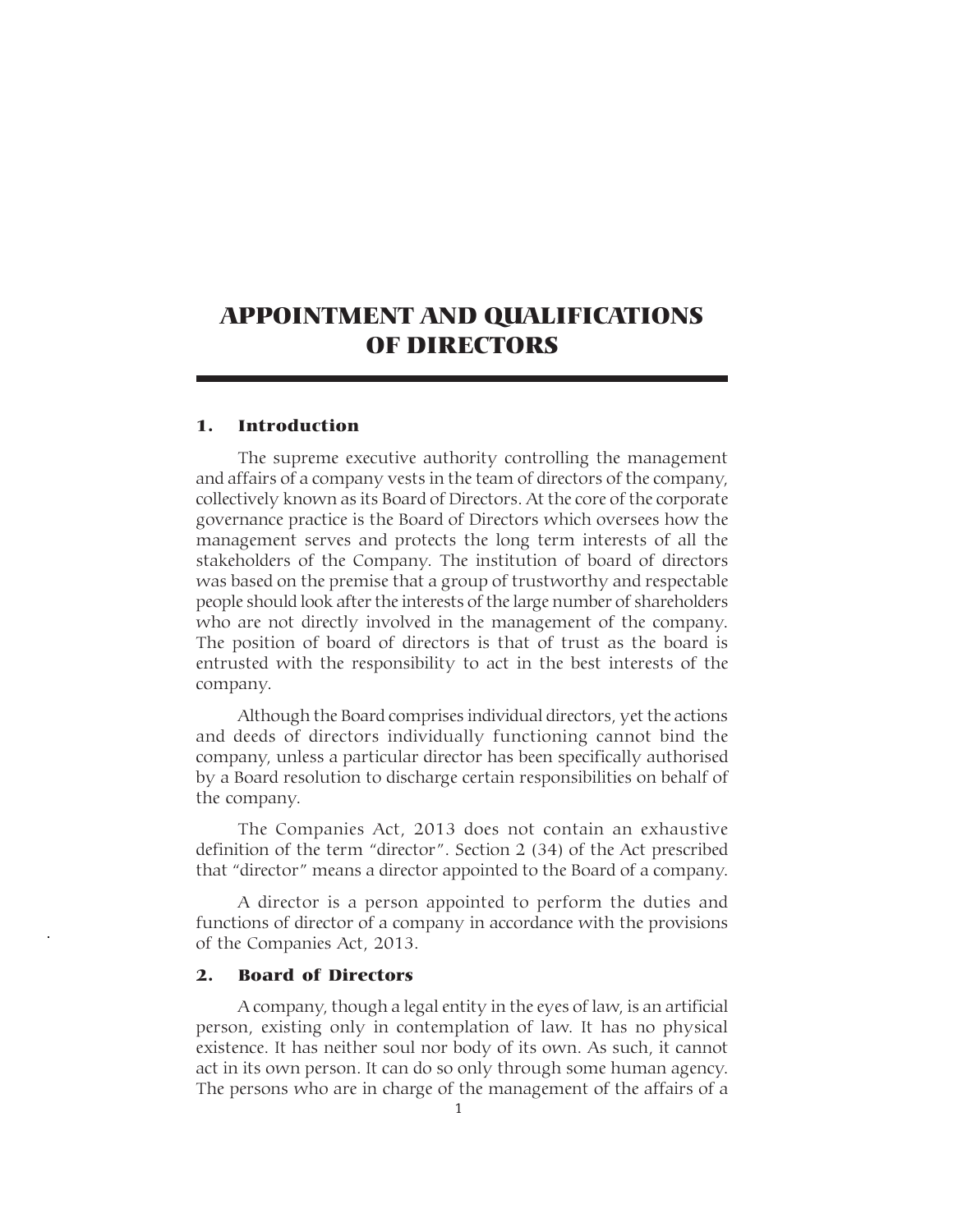company are termed as directors. They are collectively known as Board of Directors or the Board. The directors are the brain of a company. They occupy a pivotal position in the structure of the company. Directors take the decision regarding the management of a company collectively in their meetings known as Board Meetings or at the meetings of their committees constituted for certain specific purposes.

Section 2 (10) of the Companies Act, 2013 defined that "Board of Directors" or "Board", in relation to a company, means the collective body of the directors of the company.

# 3. Minimum/Maximum Number of Directors in a Company- Section 149(1)

Section 149(1) of the Companies Act, 2013 requires that every company shall have a minimum number of 3 directors in the case of a public company, two directors in the case of a private company, and one director in the case of a One Person Company. A company can appoint maximum 15 fifteen directors. A company may appoint more than fifteen directors after passing a special resolution in general meeting and approval of Central Government is not required.

A period of one year has been provided to enable the companies to comply with this requirement.

#### 4. Number of directorships- Section 165

Maximum number of directorships, including any alternate directorship a person can hold is 20. It has come with a rider that number of directorships in public companies/ private companies that are either holding or subsidiary company of a public company shall be limited to 10. Further the members of a company may restrict abovementioned limit by passing a special resolution.

Any person holding office as director in more than 20 or 10 companies as the case may be before the commencement of this Act shall, within a period of one year from such commencement, have to choose companies where he wishes to continue/resign as director. There after he shall intimate about his choice to concerned companies as well as concerned Registrar.

Such person shall not act as director in more than the specified number of companies after despatching the resignation or after the expiry of one year from the commencement of this Act, whichever is earlier.

If a person accepts an appointment as a director in contravention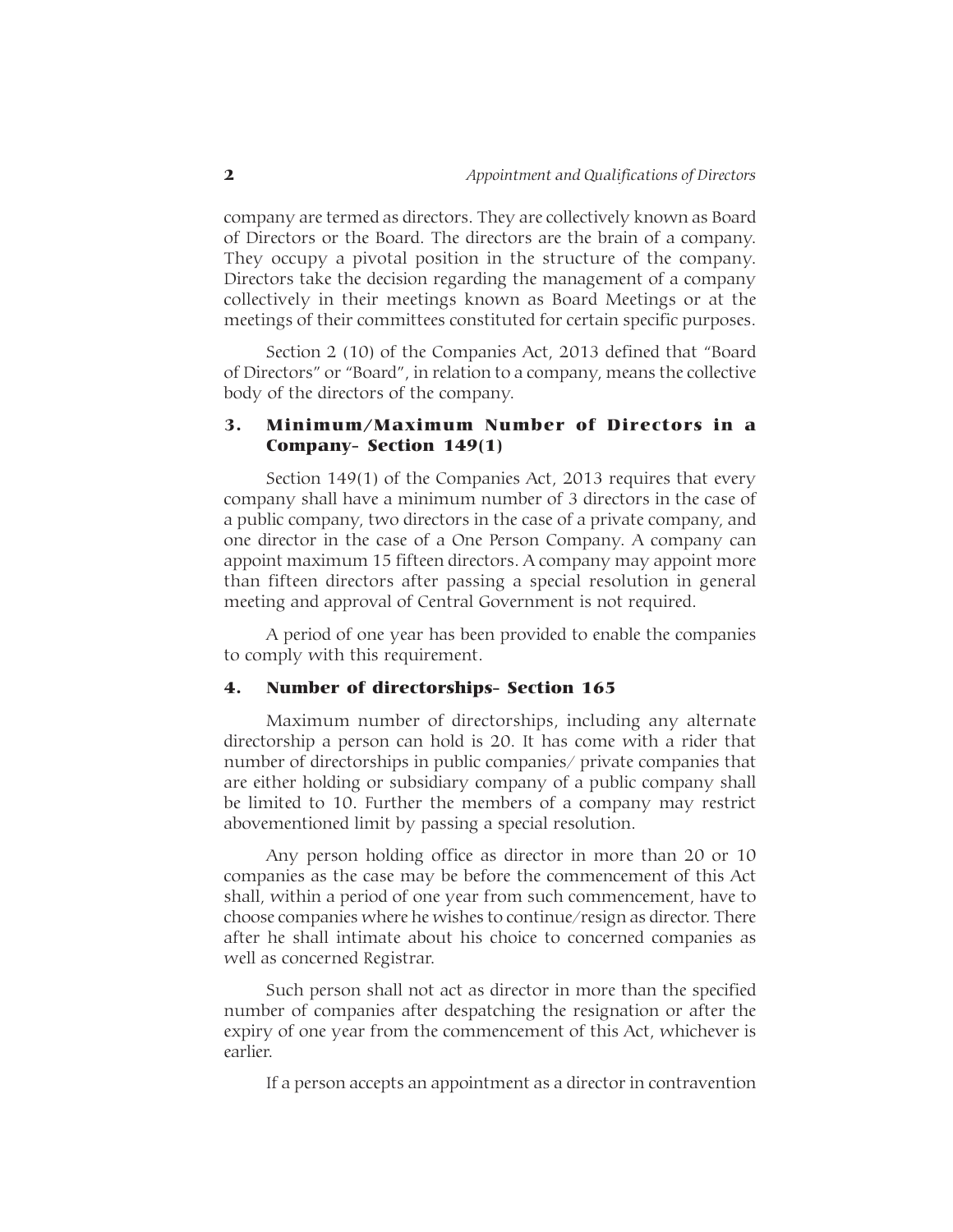of above mentioned provisions, he shall be punishable with fine which shall not be less than Rs. 5,000 but which may extend to Rs. 25,000 for every day after the first day during which the contravention continues.

# 5. Residence of a director in India

Section 149 (3) of the Act has provided for residence of a director in India as a compulsory i.e. every company shall have at least one director who has stayed in India for a total period of not less than 182 days in the previous calendar year.

# 6. Woman Director

Every listed company shall appoint at least one woman director within one year from the commencement of the second proviso to Section 149(1) of the Act.

Every other public company having paid up share capital of Rs. 100 crores or more or turnover of Rs. 300 crore or more as on the last date of latest audited financial statements, shall also appoint at least one woman director within 1 years from the commencement of second proviso to Section 149(1) of the Act.

A period of six months from the date of company's incorporation, has been provided to enable the companies incorporated under Companies Act, 2013 to comply with this requirement. It is better to say that existing companies (under the previous companies act) has to comply the above requirements within one year and new companies (under the new companies act) has to comply within 6 months from the date of its incorporation.

Further if there is any intermittent vacancy of a woman director then it shall be filled up by the board of directors within 3 months from the date of such vacancy or not later than immediate next board meeting, whichever is later.

(Rule 3 of Companies (Appointment and Qualification of Directors) Rules, 2014 hereinafter referred in this chapter as Rule)

#### 7. Independent Directors

Section 2(47) of the Act prescribed that "Independent director" means an independent director referred to in sub section (5) of section 149 of the Act. In fact reference should have been made to sub section (6) of 149 as it specified the qualifications of independent director with clarity.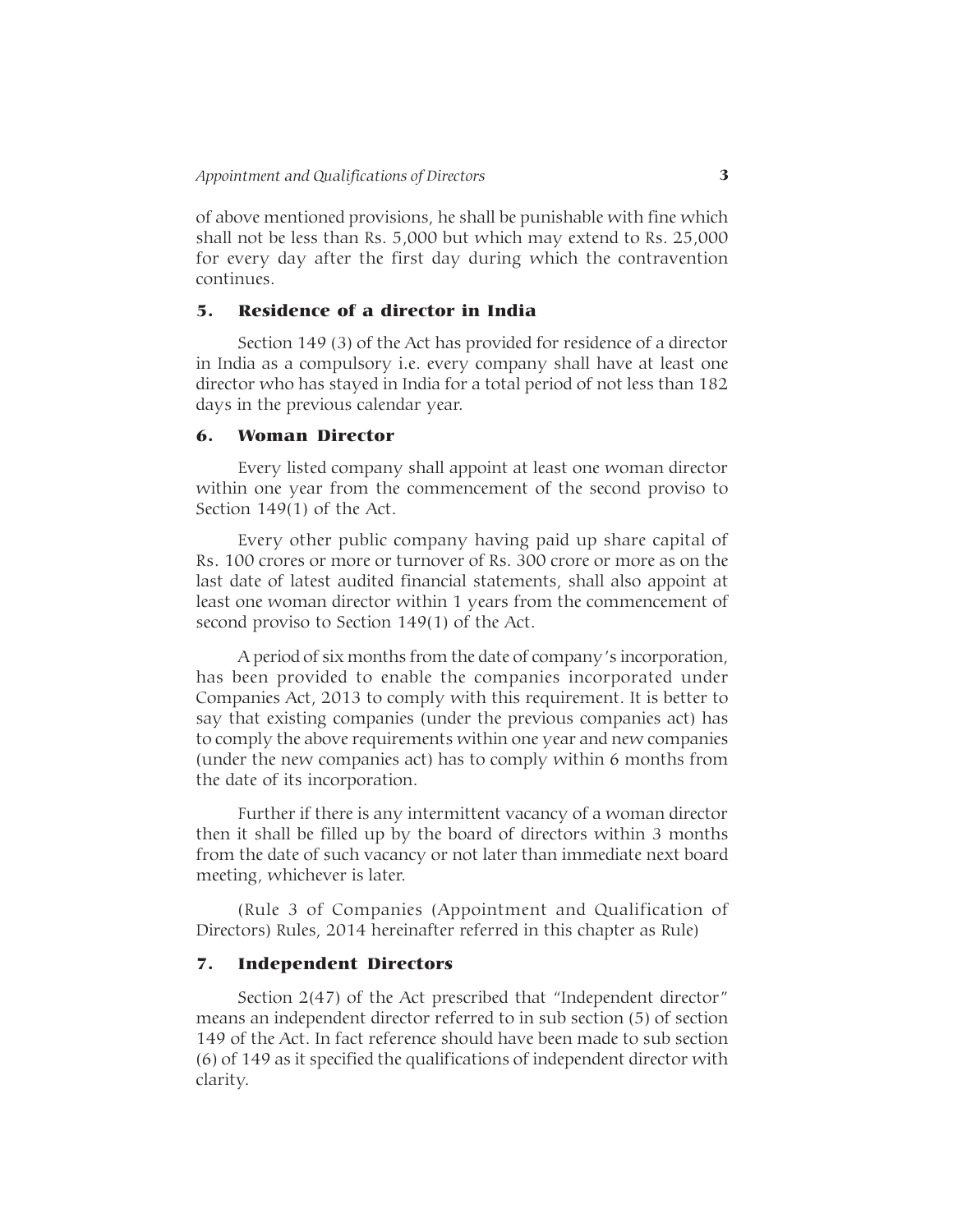Every listed public company shall have at least one-third of the total number of directors as independent directors (fraction is to be rounded off to one). Central Government has prescribed under Rule 4, public companies with specified limits as on the last date of latest audited financial statements mentioned below shall also have at least 2 directors as independent directors:-

paid up share capital of Rs. 10 crore or more; or

turnover of Rs. 100 crore or more; or

in aggregate, outstanding loans/borrowings/ debentures/ deposits/ exceeding Rs. 50 crore or more.

In case a company covered under this rule is required appoint higher number of independents directors due to composition of its audit committee and then they shall appoint such higher number of independent directors.

Further if there is any intermittent vacancy of an independent director then it shall be filled up by the board of directors within 3 months from the date of such vacancy or not later than immediate next board meeting, whichever is later.

Once the company covered under above sub-rule (i) to (iii) of Rule 4, ceases to fulfil any of three conditions for three consecutive years then it shall not be required to comply these provisions until such time as it meets any of such conditions.

#### Definition of an Independent Director – Section 149 (6)

An independent director means a director other than a managing director or a whole-time director or a nominee director who does not have any material or pecuniary relationship with the company/ directors. Section 149(6) of the Act prescribes the criteria for independent directors which are as follows:

- (a) Who in the opinion of the Board, is a person of integrity and possesses relevant industrial expertise and experience;
- (b) Such individual shall not be a promoter or related to promoter of the company or its holding, subsidiary or associate company;
- (c) Such individuals must not have any material or pecuniary relationship during the two immediately preceding financial years or during the current financial year with the company or its promoters/directors/holding/subsidiary/ associate company;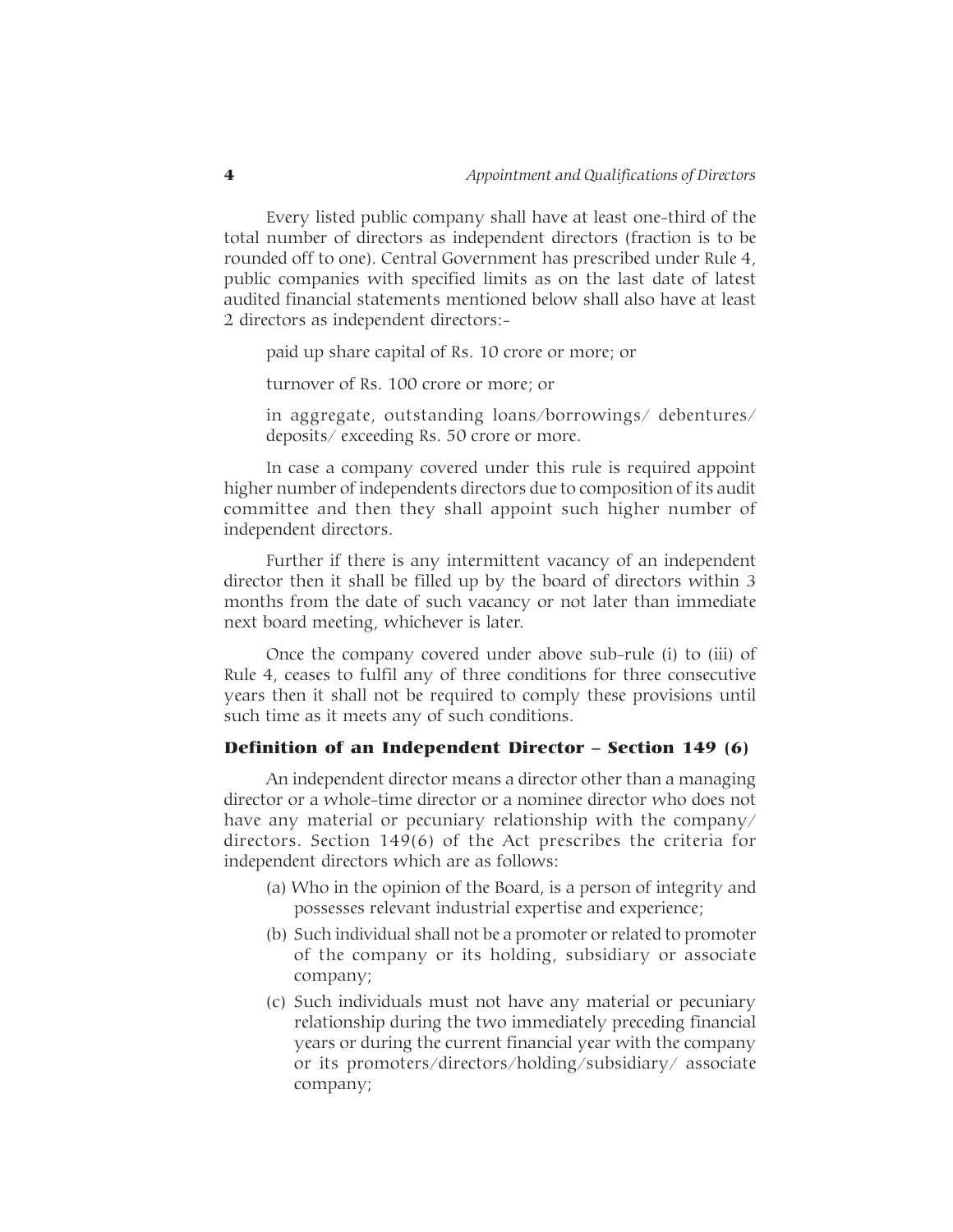- (d) The relatives of such person should not have had any pecuniary relationship with the company or its subsidiaries, amounting to 2% or more of its gross turnover or total income or Rs. 50 lacs or such higher amount as may be prescribed, whichever is less, during the two immediately preceding financial years or in the current financial year;
- (e) He must not either directly or any of his relatives
	- (i) hold or has held the position of a key managerial personnel or is or has been employee of the company or its holding, subsidiary or associate company in any of the three financial years immediately preceding the financial year in which he is proposed to be appointed.
	- (ii) is or has been an employee or proprietor or a partner, in any of the three financial years immediately preceding the financial year in which he is proposed to be appointed, of—
		- (A) a firm of auditors or company secretaries in practice or cost auditors of the company or its holding, subsidiary or associate company; or
		- (B) any legal or a consulting firm that has or had any transaction with the company, its holding, subsidiary or associate company amounting to ten per cent. or more of the gross turnover of such firm;
	- (iii) holds together with his relatives two per cent or more of the total voting power of the company; or
	- (iv) is a Chief Executive or director, by whatever name called, of any non-profit organisation that receives 25% or more of its receipts from the company, any of its promoters, directors or its holding, subsidiary or associate company or that holds 2% or more of the total voting power of the company, then also he is not eligible for office of independent director; or
- (f) who possesses such other qualifications as prescribed in Rule 5 as an independent director shall possess appropriate skills, experience and knowledge in one or more fields of finance, law, management, sales, marketing, administration, research, corporate governance, technical operations or other disciplines related to the company's business.

# Declaration by an Independent Director- Section 149 (7)

Section 149 (7) of the Act, prescribed that every independent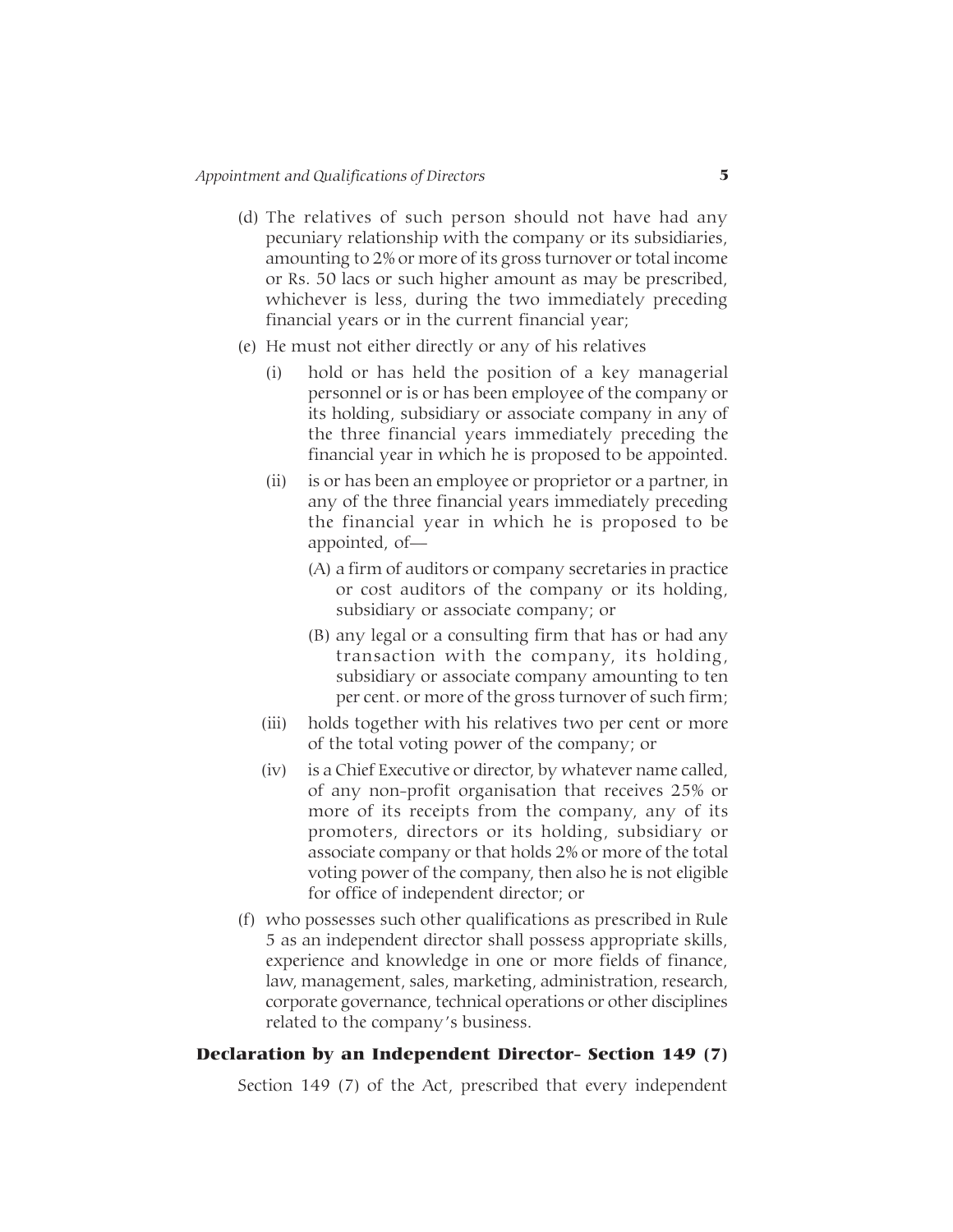director shall give a declaration that he meets the criteria of independence when:

- (a) he attends the first meeting of the Board as a director;
- (b) thereafter at the first meeting of the Board in every financial year and
- (c) whenever there is any change in the circumstances which may affect his status as an independent director.

Further "nominee director" means a director nominated by any financial institution in pursuance of the provisions of any law for the time being in force, or of any agreement, or appointed by any Government, or any other person to represent its interests.

# Code of Conduct for an Independent Director and Company-Section 149 (8)

Section 149 (8) of the Act prescribed that the company and independent directors shall abide by the provisions specified in Schedule IV regarding code for independent directors. It is a guide to professional conduct for independent directors. Adherence to these standards by independent directors and fulfilment of their responsibilities in a professional and faithful manner will promote confidence of the investment community, particularly minority shareholders, regulators and companies in the institution of independent directors. Code of Conduct includes guidelines of professional conduct, role and functions, duties, manner of appointment, re-appointment, resignation or removal, separate meetings, evaluation mechanism.

#### Remuneration of an Independent Director- Section 149(9)

As per section 149 (9) of the Act an independent director shall not be entitled to any stock option. He may receive remuneration by way of sitting fee, reimbursement of expenses incurred for participation in the Board and other committee meetings and profit related commission as may be approved by the members as provided under section 197 (5) of the Act.

# Appointment of an Independent Director- Section 149(10)

Subject to the provisions of Section 152, an independent director can be appointed for a term of up to five consecutive years on the Board. However, in case of his reappointment for further five year then special resolution passed in general meeting and disclosure of such appointment is made in the Board's report shall be required. {Section 149 (10)}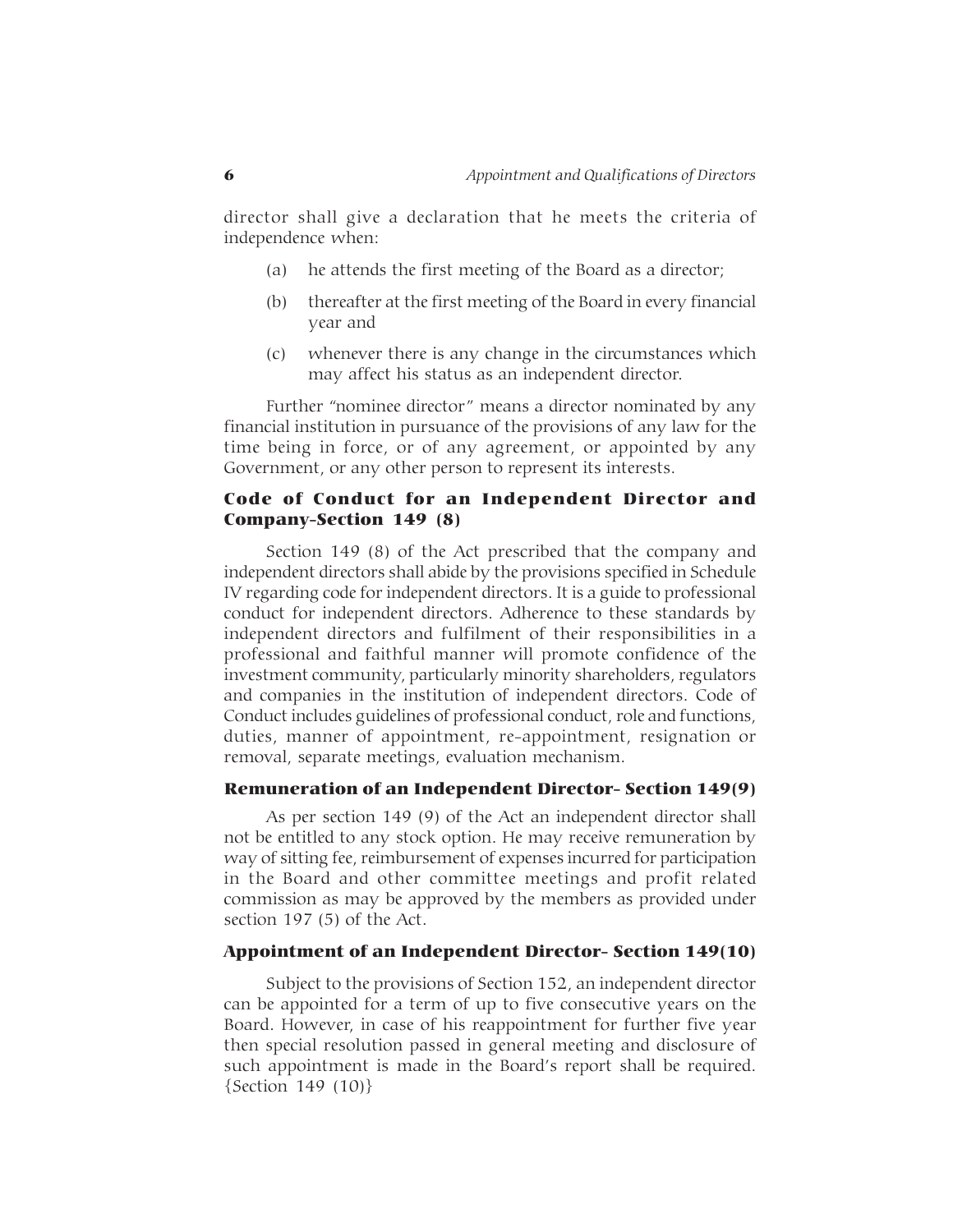Further independent director can be considered for re-appointment after expiration of three years of ceasing to become an independent director but he must not be appointed/associated with the company directly or indirectly in any other capacity during the said period of three years. Any tenure of an independent director on the date of commencement of this Act is not considered for the above term. {Section 149 (11)}

The provisions of retirement of directors by rotation are not applicable on Independent director. {Section 149 (13)}

Further, in case of independent directors, the explanatory statement relating to their appointment should contain a declaration from the Board that in their opinion, the independent directors satisfy the conditions provided in the Act for such appointment. {proviso to Section 152 (5)}

# Liability of an Independent Director-Section 149 (12)

An independent director and a non-executive director except the promoter or key managerial personnel, shall be held liable only in respect of such acts of omission or commission by a company which had occurred with his knowledge, attributable through Board processes and with his consent or connivance or where he had not acted diligently.

# Manner of selection of an Independent Director-Section 150

According to section 150 (1) of the Act, independent directors may be selected from a data bank of eligible and willing persons maintained by the agency (Any body, institute or association as may be authorised by Central Government). Such agency shall put data bank of independent directors on the website of Ministry of Corporate Affairs or any other notified website. Company must exercise due diligence before selecting a person from the data bank referred to above, as an independent director.

This section further stipulates that the appointment of independent directors has to be approved by members in a General meeting and the explanatory statement annexed to the notice must indicate justification for such appointment.

Rule 6 (2) prescribed that such data bank shall contain, the following details who is eligible and willing to be appointed as independent director:

- (a) DIN (Director Identification Number);
- (b) Name and surname in full;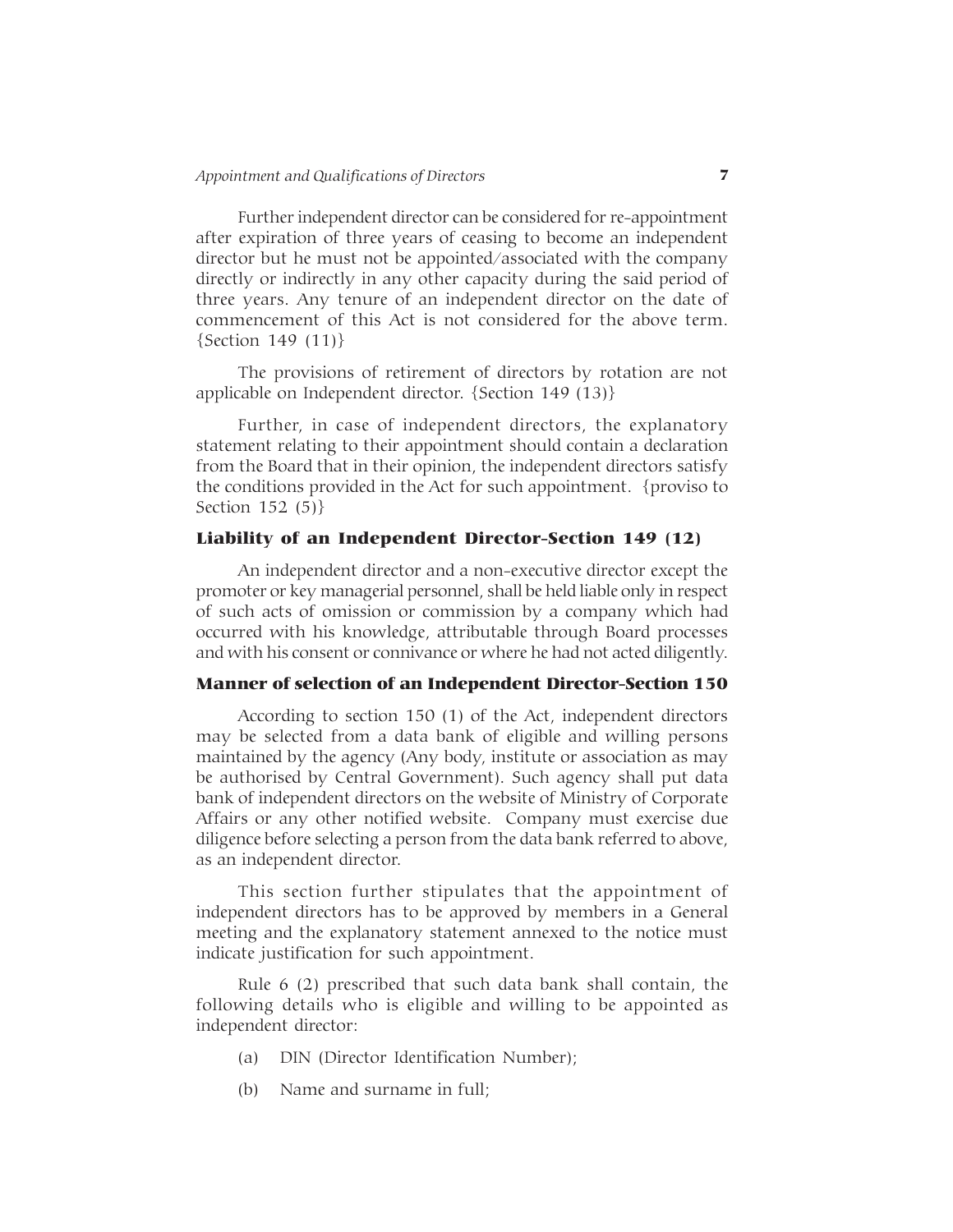- (c) Income-tax PAN ;
- (d) Father's/Mother;s/ Spouse's name( if married) ;
- (e) Date of Birth;
- (f) Gender;
- (g) Nationality;
- (h) Occupation;
- (i) Full Address with PIN Code (present and permanent)
- (j) Phone number;
- (k) E-mail id;
- (l) Educational and professional qualifications;
- (m) Experience / expertise, if any;
- (n) Any legal proceedings initiated or pending against such person;
- (o) List of limited liability partnerships in which he is or was a designated partner along with Name of the LLP, Nature of Industry; and Duration- with dates;
- (p) List of companies in which he is or was director along with Name of the company; Nature of industry; Nature of directorship – Executive / Non-executive / Independent / Nominee Director; and Duration – with dates.

A disclaimer shall conspicuously be displayed on the website along with the databank that a company must carry out its own due diligence before appointment of any person as an independent director and the agency maintaining the databank or the Central Government shall not be responsible for accuracy of information or lack of suitability of the person whose particulars from part of the databank.  $\{Rule 6(3)\}$ 

Any person who desires to get his name included in the data bank of independent directors shall make an application to the agency in Form DIR-1 Application for inclusion of name in the databank of Independent Directors which includes the personal, educational, professional, work experience, other Board details of the applicant {Rule 6(4)}. The agency may charge a reasonable fee from the applicant for inclusion of his name in the data bank of independent directors {Rule 6 (5)}. An existing or applicant of such data bank of independent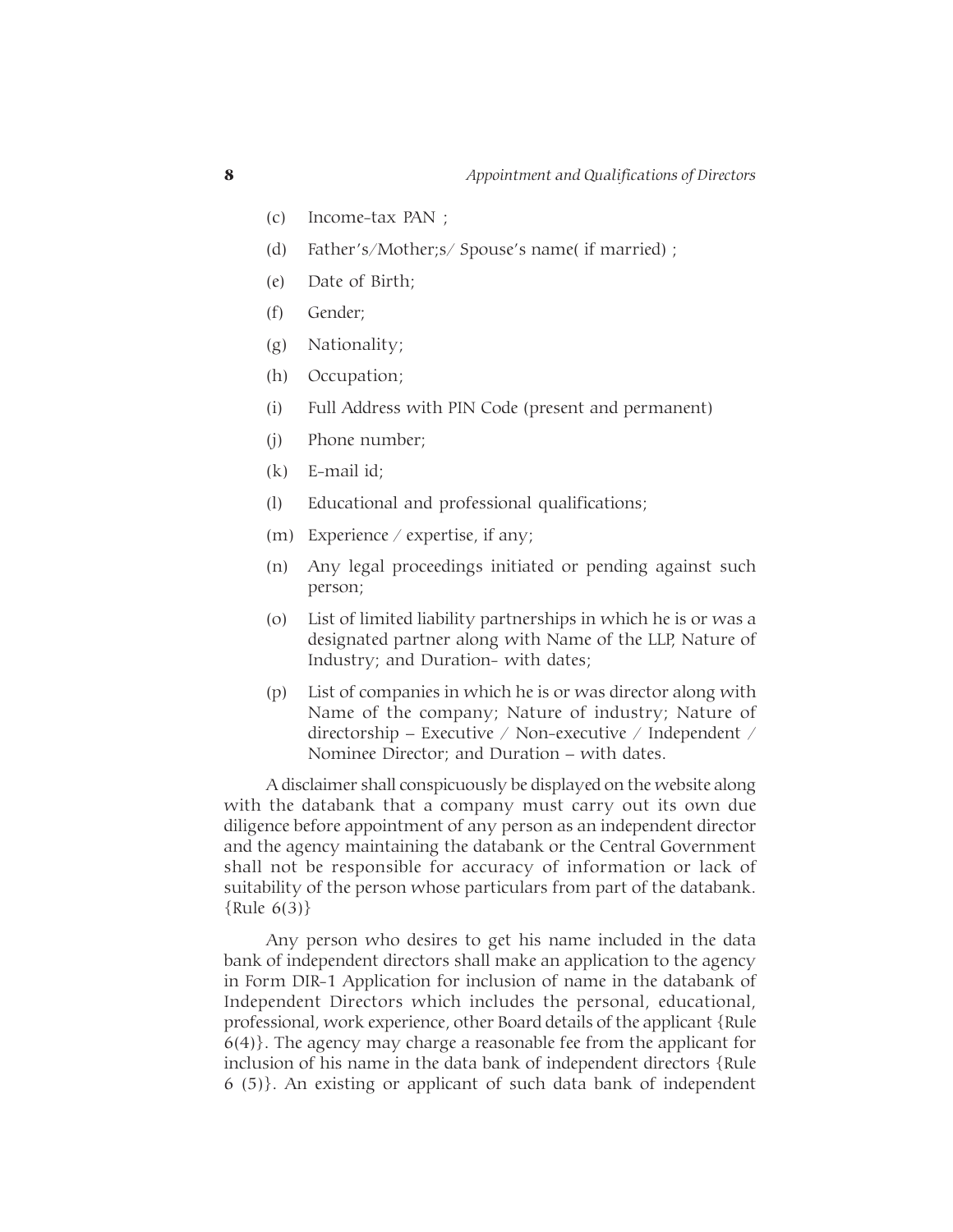directors shall intimate any changes in his particulars within fifteen days of such change to the agency  $\{Rule 6 (6)\}.$ 

Rule 6 (7) prescribed that the databank posted on the website shall:

- a. be accessible at the specified website;
- b. be substantially identical to the physical version of the data bank;
- c. be searchable on the parameters specified in rule  $6(2)$ ;
- d. be presented in a format or formats convenient for both printing and viewing online; and
- e. contain a link to obtain the software required to view / print the particulars free of charge.

# 8. Director elected by Small Shareholders- Section 151

According to section 151 of the Act every listed company may have one director elected by such small shareholders. For the purpose of this section, "small shareholder" means a shareholder holding shares of nominal value of not more than twenty thousand rupees or such other sum as may be prescribed.

# Terms & Conditions for Small Shareholders' Director

Rule 7 laid down the following terms and conditions for appointment of small shareholder's director, which are as under:

- i. A listed company, may upon notice of not less than 1000 or one-tenth of the total number of small shareholders, whichever is lower, have a small shareholders' director elected by the small shareholders. A listed company may suo moto opt to have a director representing small shareholders.
- ii. The small shareholders intending to propose a person as a candidate for the post of small shareholder's director shall leave a signed notice of their intention with the company at least 14 days before the meeting specifying the their details and proposed director's details. The details include name, address, shares held and folio number etc. If the proposer does not hold any shares in the company, the details of shares held and folio number need not be specified in the notice.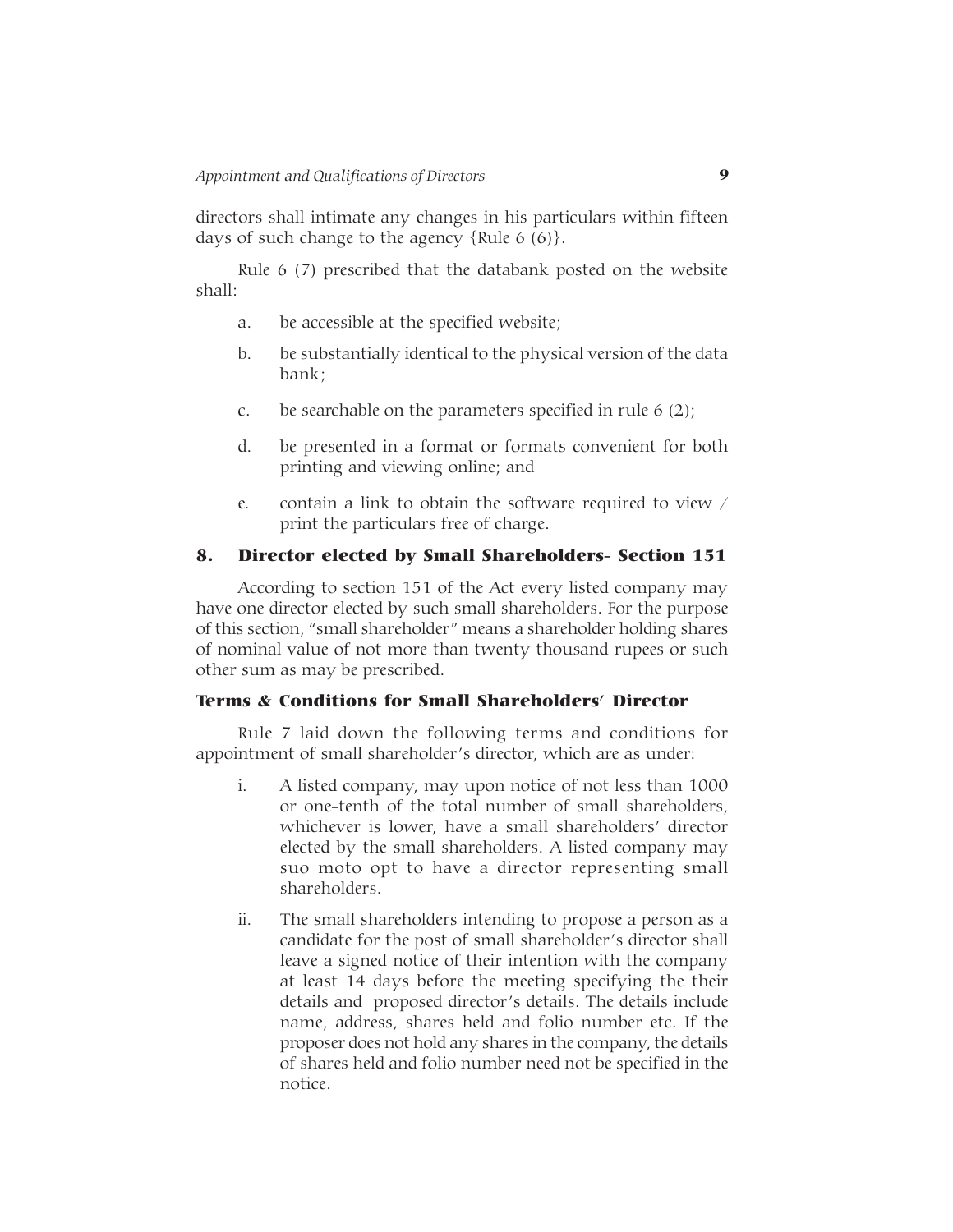- iii. The notice shall be accompanied by a statement signed by the proposed director for the post of small shareholders' director stating
	- a. his Director Identification Number;
	- b. that he is not disqualified to become a director under the Act; and
	- c. his consent to act as a director of the company.
- iv. If proposed director is qualified u/s 149 (6) for appointment as an independent director and has given declaration for his independence u/s 149 (7) then such director shall be considered as an independent director.
- v. The director's tenure as small shareholders' director shall not exceed a period of 3 consecutive years and he shall not be liable to retire by rotation. Further he shall not be eligible for re-appointment after the expiry of his tenure.
- vi. If the person is not eligible for appointment according to section 164, then he can't be appointed as small shareholder's director.
- vii. Small shareholders' director shall vacate the office if
	- a. he ceases to be a small shareholder, on and from the date of cessation;
	- b. he incurs any of the disqualifications specified in section 164;
	- c. the office of the director becomes vacant in pursuance of section 167;
	- d. he ceases to meet the criteria of independence as provided section 149 (6).
- viii. Simultaneously he shall not hold the office of small shareholders' director in more than two companies. If second company is in competitive business or is in conflict with business of the first company the he shall not be appointed in second company.
- ix. He shall directly or indirectly not be appointed or associated in any other capacity with the company for a period of 3 years from the date of cessation as a small shareholder's director.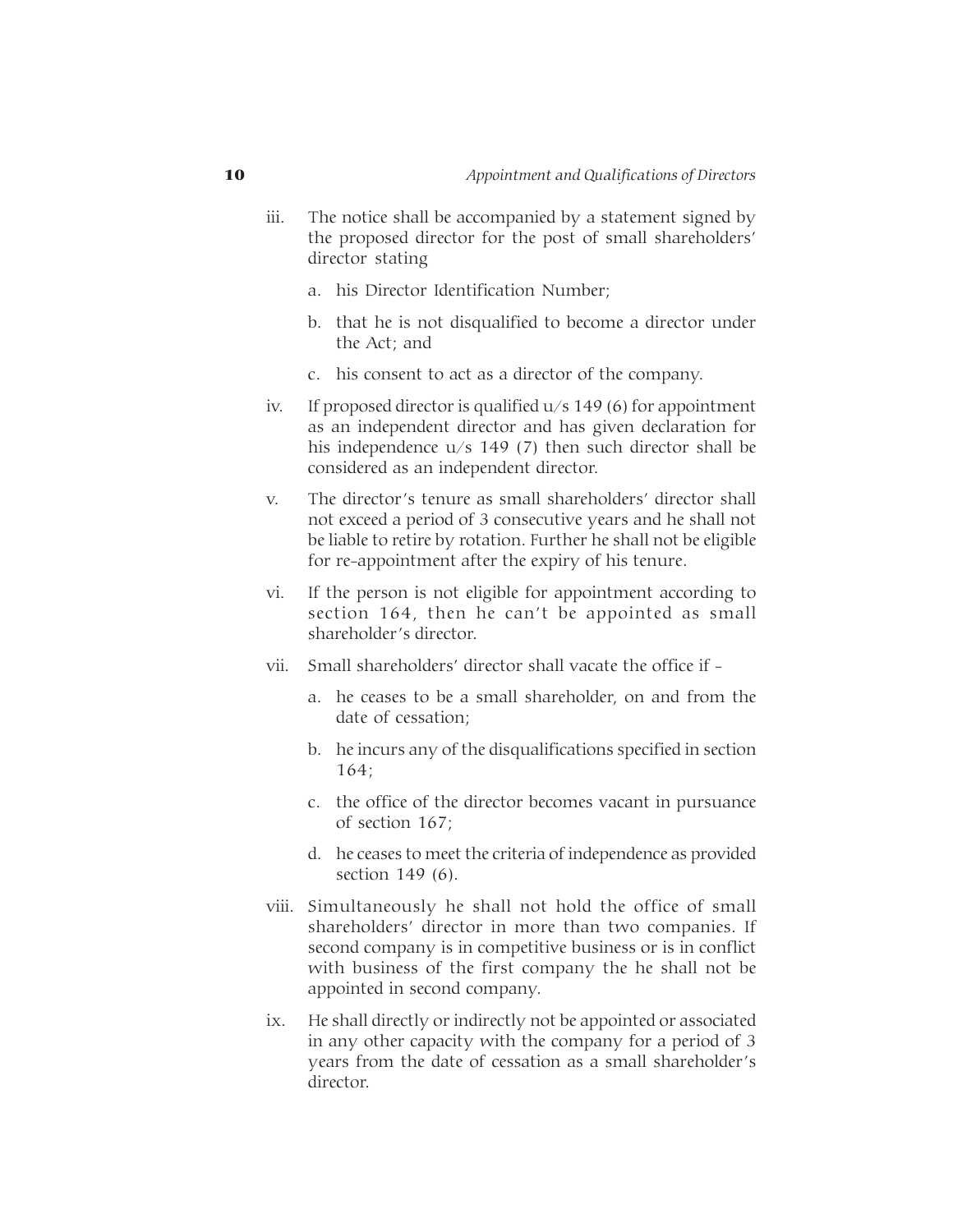#### 9. APPOINTMENT OF DIRECTORS – Section 152

#### *First Director*

The first directors of most of the companies are named in their articles. If they are not so named in the articles of a company, then subscribers to the memorandum who are individuals shall be deemed to be the first directors of the company until the directors are duly appointed.

In the case of a One Person Company, an individual being a member shall be deemed to be its first director until the director(s) are duly appointed by the member in accordance with the provisions of Section 152.

# *General provisions relating to appointment of directors*

- 1. Except as provided in the Act, every director shall be appointed by the company in general meeting.
- 2. Director Identification Number is compulsory for appointment of director of a company.
- 3. Every person proposed to be appointed as a director shall furnish his Director Identification Number and a declaration that he is not disqualified to become a director under the Act.
- 4. A person appointed as a director shall on or before the appointment give his consent to hold the office of director in physical form DIR-2 i.e. Consent to act as a director of a company.

Company shall file Form DIR-12 (particulars of appointment of directors and KMP along with the form DIR-2 as an attachment within 30 days of the appointment of a director, necessary fee. {Rule8}

5. Articles of the Company may provide the provisions relating to retirement of the all directors. If there is no provision in the article, then not less than two-thirds of the total number of directors of a public company shall be persons whose period of office is liable to determination by retirement by rotation and eligible to be reappointed at annual general meeting. Further independent directors shall not be included for the computation of total number of directors. At the annual general meeting of a public company one-third of such of the directors for the time being as are liable to retire by rotation, or if their number is neither three nor a multiple of three, then, the number nearest to one-third, shall retire from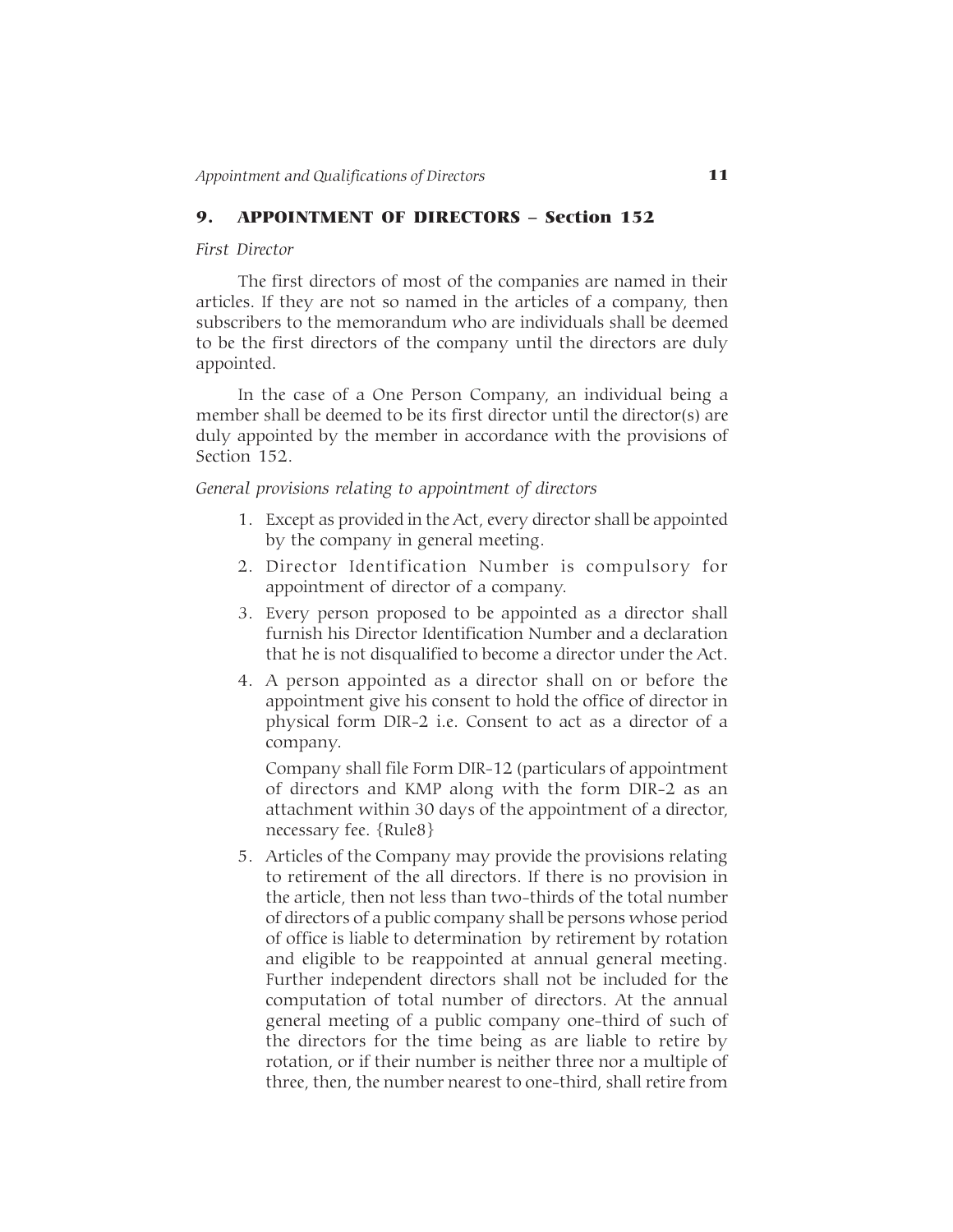office. The directors to retire by rotation at every annual general meeting shall be those who have been longest in office since their last appointment.

At the annual general meeting at which a director retires as aforesaid, the company may fill up the vacancy by appointing the retiring director or some other person thereto. If the vacancy of the retiring director is not so filled-up and the meeting has not expressly resolved not to fill the vacancy, the meeting shall stand adjourned till the same day in the next week, at the same time and place, or if that day is a national holiday, till the next succeeding day which is not a holiday, at the same time and place.

If at the adjourned meeting also, the vacancy of the retiring director is not filled up and that meeting also has not expressly resolved not to fill the vacancy, the retiring director shall be deemed to have been re-appointed at the adjourned meeting, unless—

- (i) a resolution for the re-appointment of such director has been put to the meeting and lost;
- (ii) the retiring director has expressed his unwillingness to be so re-appointed;
- (iii) he is not qualified or is disqualified for appointment;
- (iv) a resolution, whether special or ordinary, is required for his appointment or re-appointment by virtue of any provisions of this Act; or
- (v) section 162 i.e. appointment of directors to be voted individually is applicable to the case.

# Punishment - Section 159

If any individual or director of a company, contravenes any of the provisions of section 152/155/156 such individual or director of the company shall be punishable with imprisonment for a term which may extend to 6 months or with fine which may extend to Rs. 50,000 and where the contravention is a continuing one, with a further fine which may extend to Rs. 500 for every day after the first day during which the contravention continues.

#### Appointment of Additional Director- Section 161 (1)

The board of directors can appoint additional directors, if such power is conferred on them by the articles of association. Such additional directors hold office only upto the date of next annual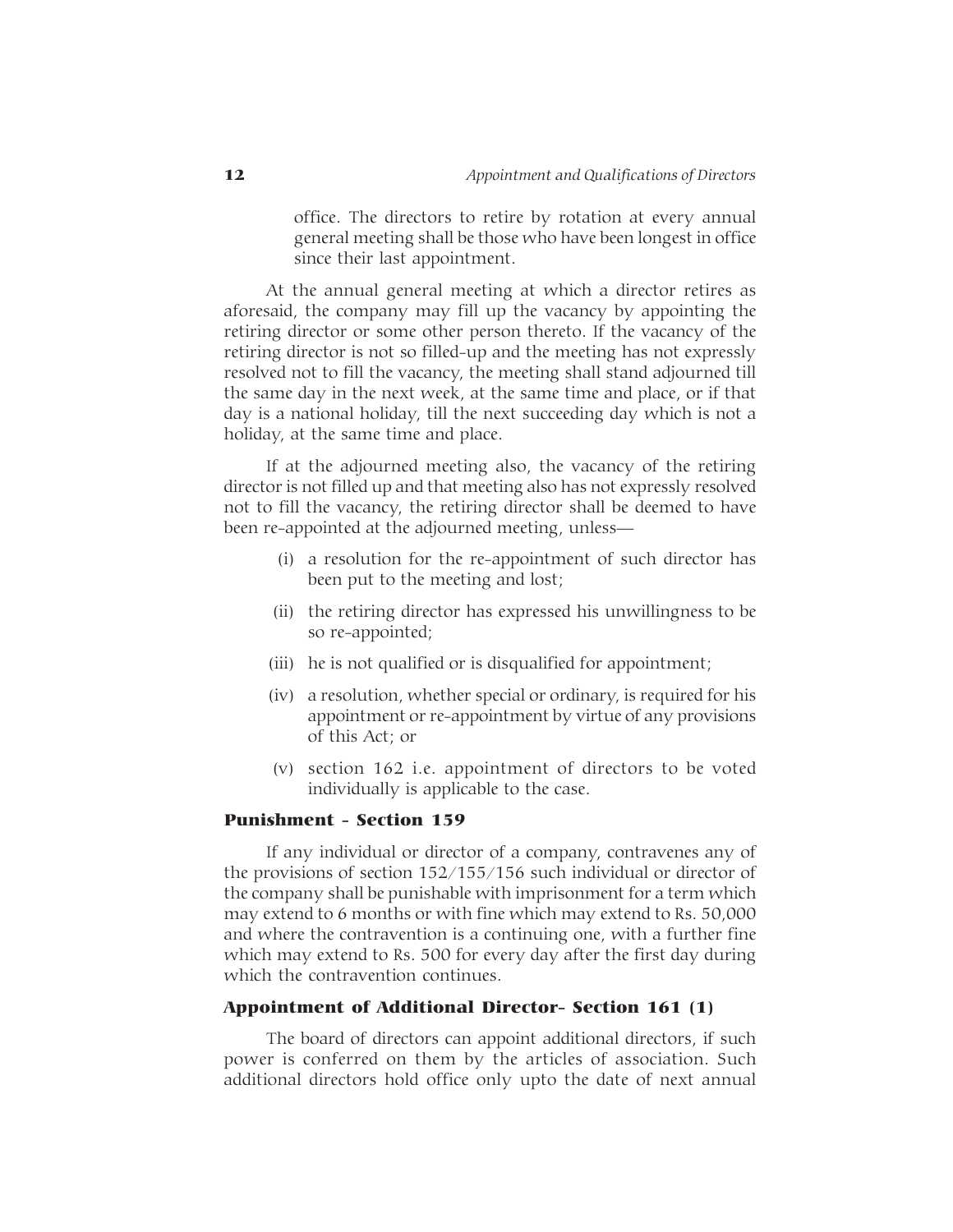general meeting or the last date on which the annual general meeting should have been held, whichever is earlier. A person who fails to get appointed as a director in a general meeting cannot be appointed as Additional Director.

#### Appointment of Alternate Director- Section 161 (2)

Section 161(2) of the Act allowed the followings:

- (i) The Board of Directors of a company must be authorised by its articles or by a resolution passed by the company in general meeting for appointment of alternate director.
- (ii) The person in whose place the Alternate Director is being appointed should be absent for a period of not less than 3 months from India.
- (iii) The person to be appointed as the Alternate Director shall be the person other than the person holding any alternate directorship for any other Director in the Company.
- (iv) If it is proposed to appoint an Alternate Director to an Independent Director, it must be ensured that the proposed appointee also satisfies the criteria for Independent Directors.
- (v) An alternate director shall not hold office for a period longer than that permissible to the director in whose place he has been appointed and shall vacate the office if and when the director in whose place he has been appointed returns to India.
- (vi) If the term of office of the original director is determined before he so returns to India, any provision for the automatic reappointment of retiring directors in default of another appointment shall apply to the original, and not to the alternate director.

#### Appointment of Directors by Nomination Section 161(3)

This new sub-section now provides for appointment of Nominee Directors. It states that subject to the articles of a company, the Board may appoint any person as a director nominated by any institution in pursuance of the provisions of any law for the time being in force or of any agreement or by the Central Government or the State Government by virtue of its shareholding in a Government Company.

# Appointment of Directors in causal vacancy- Section 161 (4)

If any vacancy is caused by death or resignation of a director appointed by the shareholders in General meeting, before expiry of his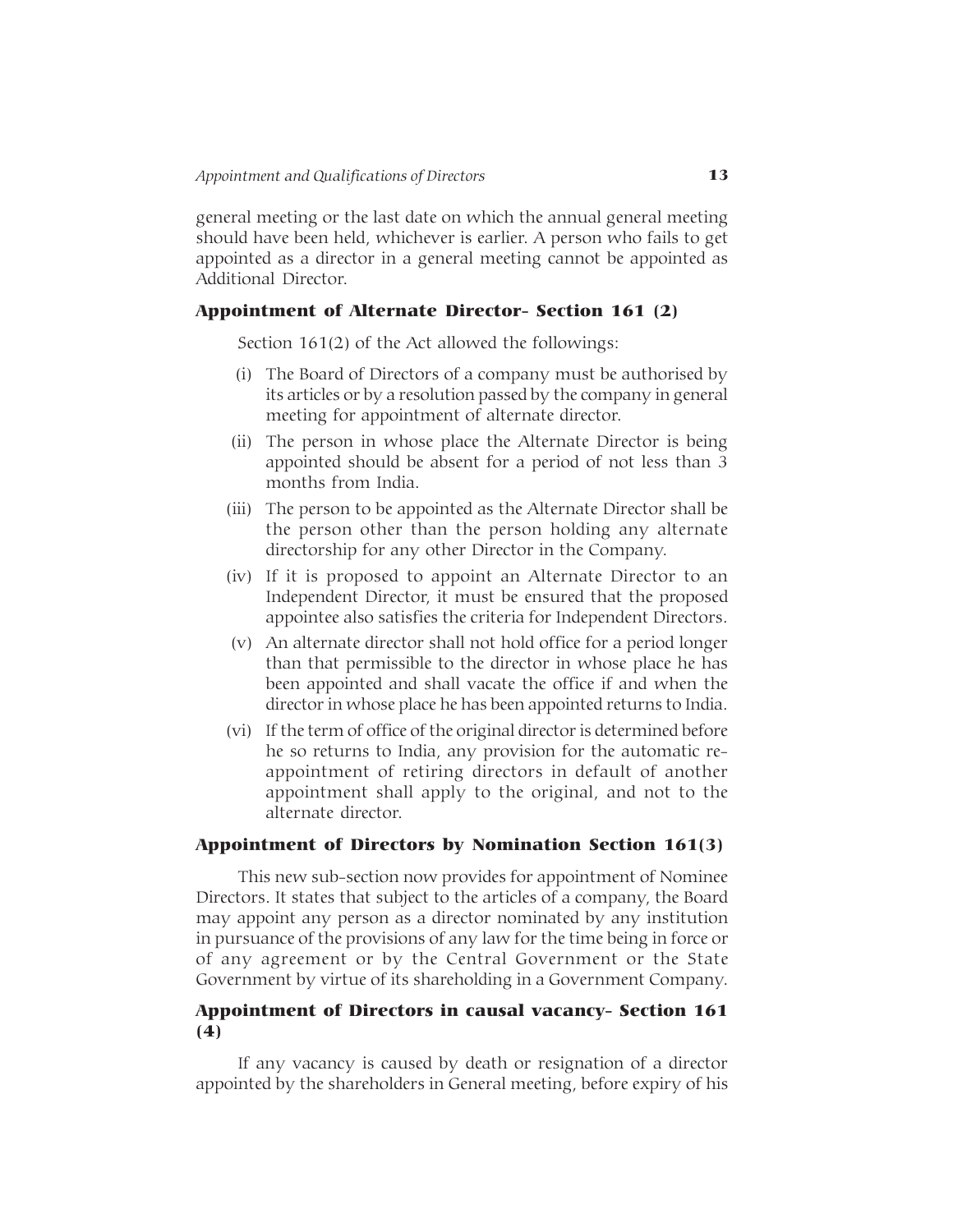term, the Board of directors can appoint a director to fill up such vacancy. The appointed director shall hold office only up to the term of the director in whose place he is appointed.

# Appointment of directors to be voted individually-Section 162(1)

A single resolution shall not be moved for the appointment of two or more persons as directors of the company unless a proposal to move such a motion has first been agreed to at the meeting without any vote being cast against it.

A resolution moved in contravention of aforesaid provision shall be void, whether or not any objection was taken when it was moved. A motion for approving a person for appointment, or for nominating a person for appointment as a director, shall be treated as a motion for his appointment.

# Proportional representation for appointment of directors- Section 163

The articles of a company may provide for the appointment of not less than two-thirds of the total number of the directors of a company in accordance with the principle of proportional representation, whether by the single transferable vote or by a system of cumulative voting or otherwise and such appointments may be made once in every three years and casual vacancies of such directors shall be filled as provided in sub-section (4) of section 161.

# Right of persons other than retiring directors to stand for directorship- Section 160

A person who is not a retiring director shall be eligible for appointment to the office of a director at any general meeting, if he, or some member intending to propose him as a director, has, not less than fourteen days before the meeting, left at the registered office of the company, a notice in writing under his hand signifying his candidature as a director or, as the case may be, the intention of such member to propose him as a candidate for that office, along with the deposit of one lakh rupees or such higher amount as may be prescribed which shall be refunded to such person or, as the case may be, to the member, if the person proposed gets elected as a director or gets more than 25% of total valid votes cast either on show of hands or on poll on such resolution.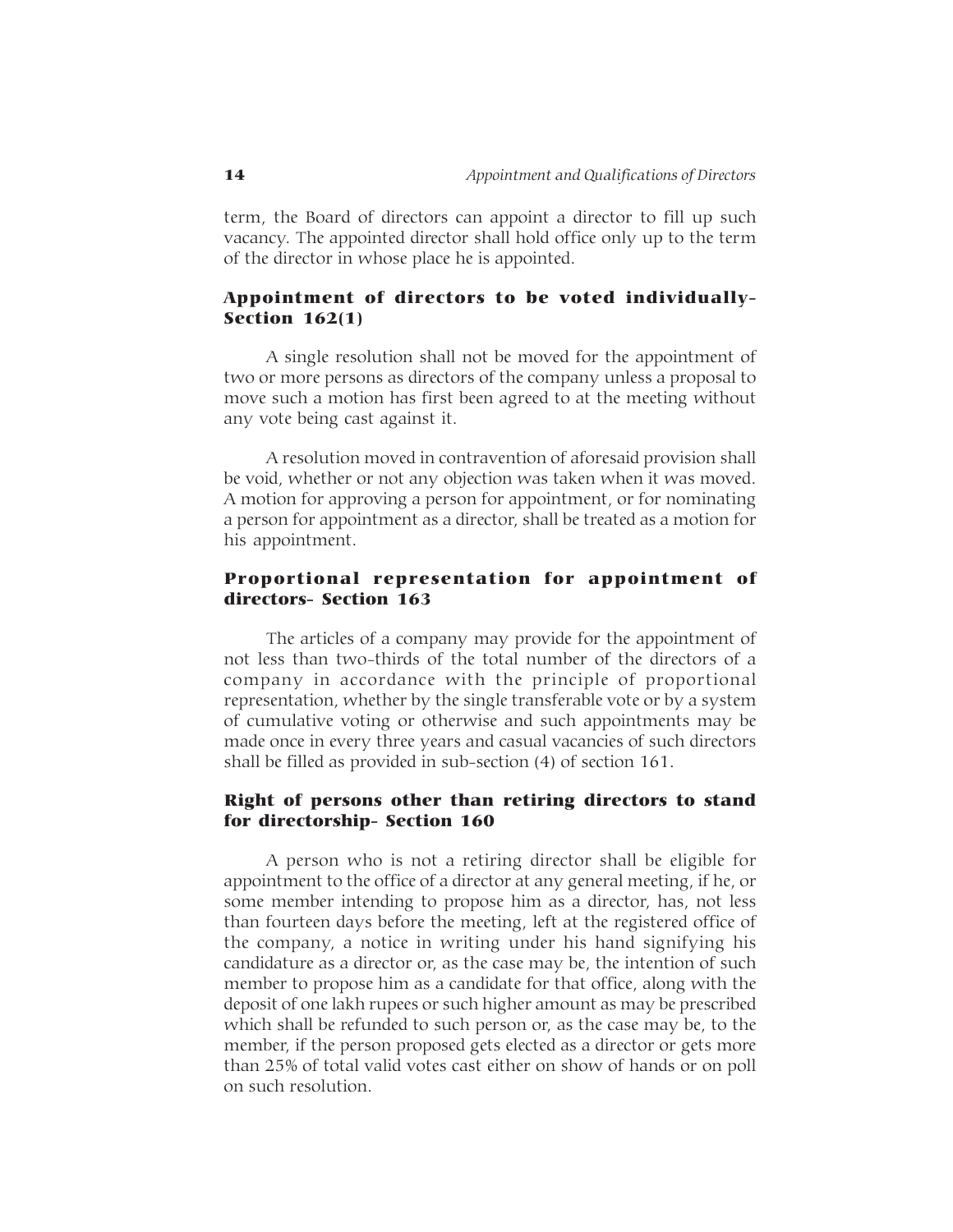# Notice of candidature of a person for directorship- Section 160(2) and Rule 13

The company shall inform its members of the candidature of a person for the office of a director or the intention of a member to propose such person as a candidate for that office, at least seven days before the general meeting by serving individual notices to members through e-mail and where no e-mail address is available then in writing and by placing notice of such candidature or intention on the website of the company, if any.

If the company advertises such candidature/intention, not less than 7 days before the meeting at least once in a vernacular newspaper in the principal vernacular language of the registered office's district and at least once in English language in an English newspaper circulating in that district in which the registered office of the company is situated, then it shall not be required to serve individual notices upon the members as aforesaid.

#### 10. DIRECTOR IDENTIFICATION NUMBER (DIN)

*Procedure for application for allotment of DIN - Section 153 & Rule 9*

- (1) Every individual, who is to be appointed as director of a company shall make an application electronically in Form DIR-3 (Application for allotment of Director Identification Number) to the Central Government for the allotment of a Director Identification Number (DIN).
- (2) The Central Government shall provide an electronic system to facilitate submission of application for the allotment of DIN through the portal on the website of the Ministry of Corporate Affairs.
- (3) (a) The applicant shall download Form DIR-3 from the portal, fill in the required particulars and attaching photograph; proof of identity; proof of residence; and verification by the applicant in Form DIR-4, specimen signature duly verified and sign the form digitally.
	- (b) Form DIR-3 shall be signed and submitted electronically by the applicant using his or her own Digital Signature Certificate and shall be verified digitally by -:
		- (i) a chartered accountant or a company secretary in practice or a cost accountant; or
		- (ii) a company secretary in full time employment of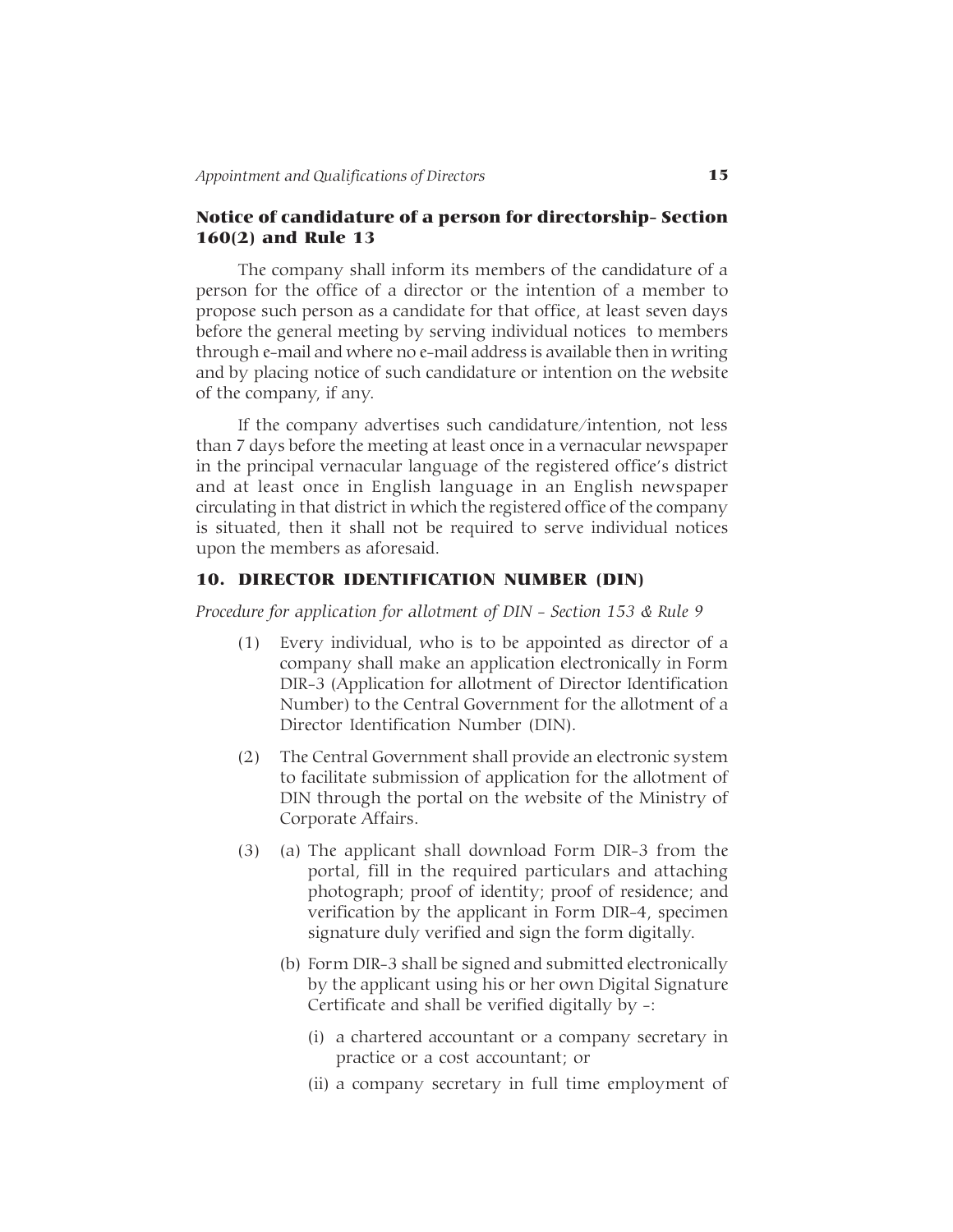the company or by the managing director or director of the company in which the applicant is to be appointed a director;

*Procedure for Allotment of DIN- Section 154 and Rule 10*

The Central Government shall, within one month from the receipt of the application under section 153, allot a Director Identification Number to an applicant in such manner as mentioned below:

- (1) On the submission of the Form DIR-3 on the portal and payment of the requisite amount of fees through online mode the provisional DIN shall be generated by the system automatically which shall not be utilized till the DIN is confirmed by the Central Government.
- (2) After generation of the provisional DIN, the Central Government shall process the application. It may approve or reject the application and communicate the same to the applicant within a period of one month from the receipt of application. The such communication may be sent by post or electronically or in any other mode.
- (3) If the Central Government, on examination, finds such application to be defective or incomplete in any respect, it shall give intimation of such defect or incompleteness, by placing it on the website and by email to the applicant who has filed such application, directing the applicant to rectify such defects or incompleteness by resubmitting the application within a period of fifteen days of such placing on the website and email:

Provided that Central Government shall-

- (a) reject the application and direct the applicant to file fresh application with complete and correct information, where the defect has been rectified partially or the information given is still found to be defective;
- (b) treat and label such application as invalid in the electronic record in case the defects are not removed within the given time; and
- (c) Inform the applicant either by way of letter by post or electronically or in any other mode.
- (4) In case of rejection or invalidation of application, the provisional DIN so allotted by the system shall get lapsed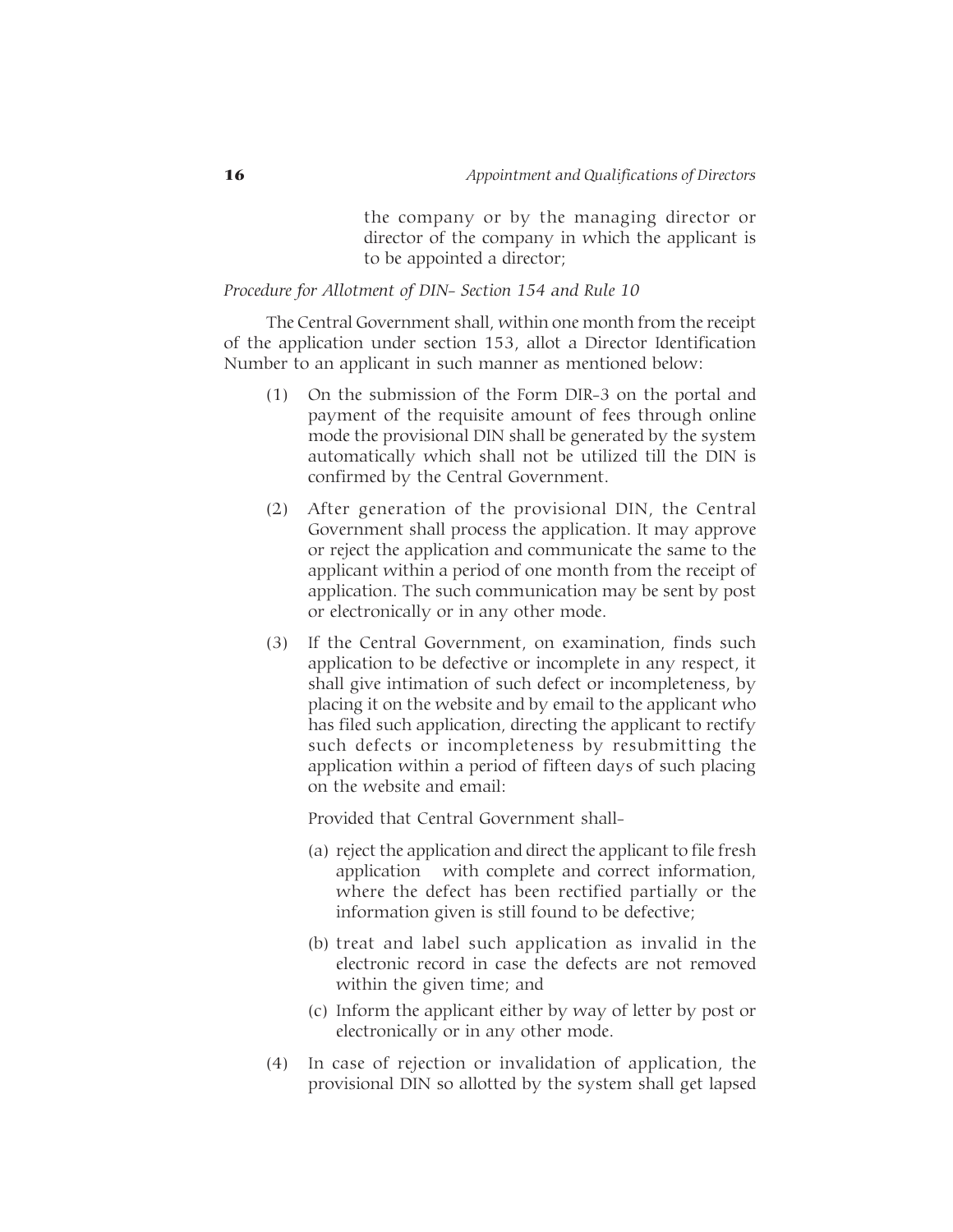automatically and the fee so paid with the application shall neither be refunded nor adjusted with any other application.

- (5) All Director Identification Numbers allotted to individual(s) by the Central Government before the commencement of these rules shall be deemed to have been allotted to them under these rules.
- (6) The Director Identification Number so allotted under these rules is valid for the life-time of the applicant and shall not be allotted to any other person.

# Cancellation/Surrender/Deactivation of DIN – Rule 11

The Competent Authority (Central Government/RD (North),Noida/ Authorised Officer by the RD) may, upon being satisfied on verification of particulars or documentary proof attached with the application received from any person, cancel or deactivate the DIN in case –

- (a) the DIN is found to be duplicated in respect of the same person provided the data related to both the DIN shall be merged with the validly retained number;
- (b) the DIN was obtained in a wrongful manner or by fraudulent means;
- (c) of the death of the concerned individual;
- (d) the concerned individual has been declared as a lunatic or of unsound mind by a competent Court;
- (e) if the concerned individual has been adjudicated an insolvent.

Provided that before cancellation or deactivation of DIN pursuant to clause (b), an opportunity of being heard shall be given to the concerned individual;

(f) on an application made in Form DIR-5 by the DIN holder to surrender his or her DIN along with declaration that he has never been appointed as director in any company and the said DIN has never been used for filing of any document with any authority, the Central Government may deactivate such DIN but after verification of e-records.

# Intimation of changes in particulars of Director - Rule 12

(1) Every director having DIN in the event of any change in his particulars as stated in Form DIR-3, intimate such change(s)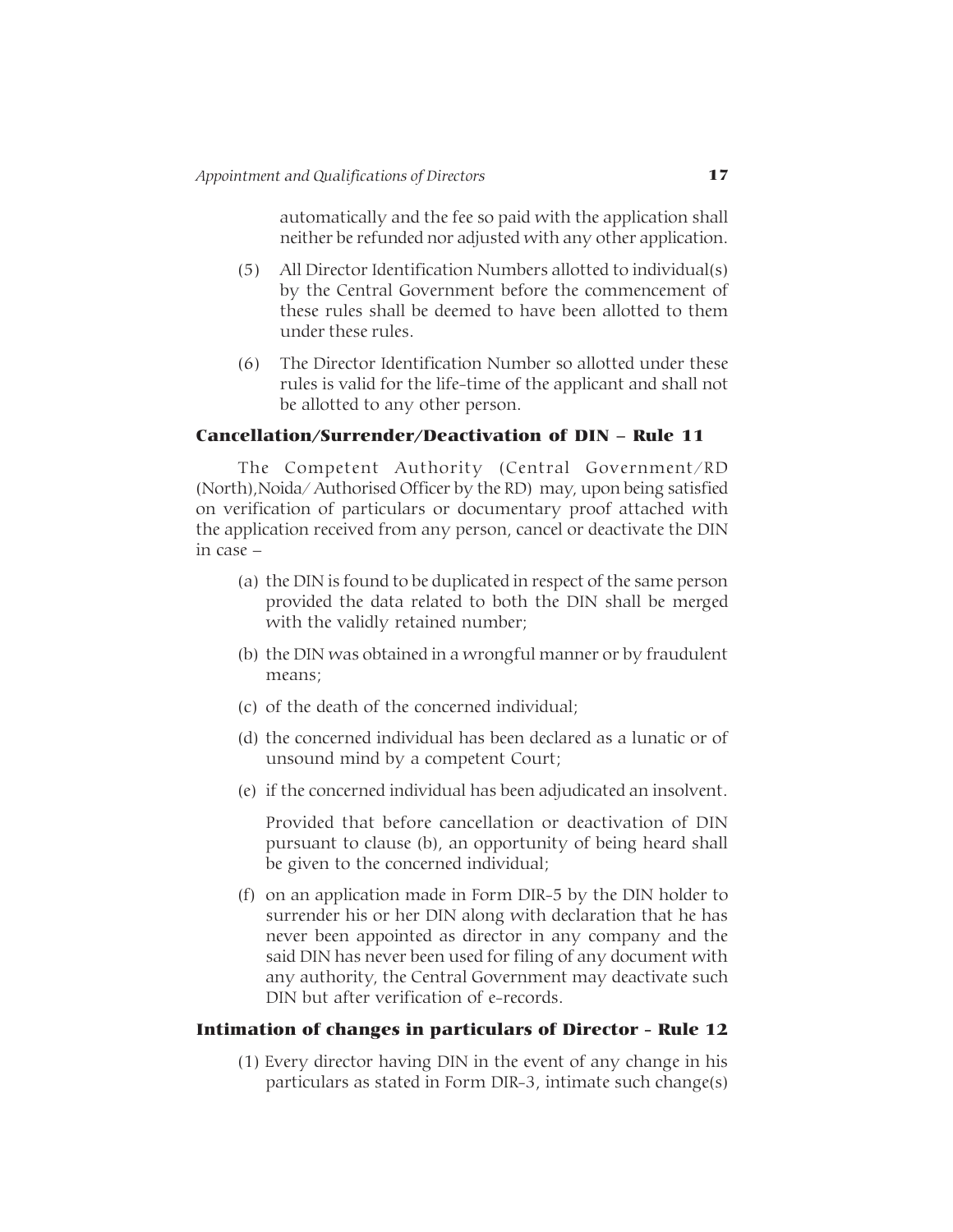to the Central Government within a period of 30 days of such change(s) in Form DIR-6 (Intimation of change in particulars of Director to be given to the Central Government). DIR-6 will be filed along copy of the proof of the changed particulars and verification in the Form DIR-7 (Verification of applicant for change in DIN particulars) all of which shall be scanned, signed digitally by applicant and submitted electronically. Form requires pre-certification by the professional CA/CS/CMA in practice.

- (2) The Central Government shall incorporate the said changes in the electronic database after due verification from the enclosed proofs and confirm the applicant by post/email/any other mode.
- (3) The DIN cell of the MCA shall also intimate the change(s) in the particulars of the director submitted to it in Form DIR-6 to the concerned Registrar(s) under whose jurisdiction the registered office of the company(s) in which such individual is a director is situated.
- (4) The concerned individual shall also intimate the change(s) in his particulars to the company or companies in which he is a director within fifteen days of such change.

# General Provisions regarding DIN

According to Section 155, No individual shall apply for/obtain/ possess another Director Identification Number who has already been allotted a Director Identification Number under section 154.

Section 156 stipulated that Every existing director shall intimate his DIN to the company or all companies wherein he is a director within 1 month of the receipt of DIN from the Central Government.

Section 157 (1) of the Act stipulated that every company shall, within fifteen days of the receipt of intimation under section 156, furnish the DIN of all its directors to the Registrar/authorised office by the Central Government. every such intimation shall be furnished in such form and manner as may be prescribed.

If a company fails to furnish Director Identification Number under section 157 (1), before the expiry of the 270 days period from the date by which it should have been furnished with additional fee, the company shall be punishable with fine which shall not be less than Rs. 25,000 but which may extend to Rs. 1,00,000 and every officer of the company who is in default shall be punishable with fine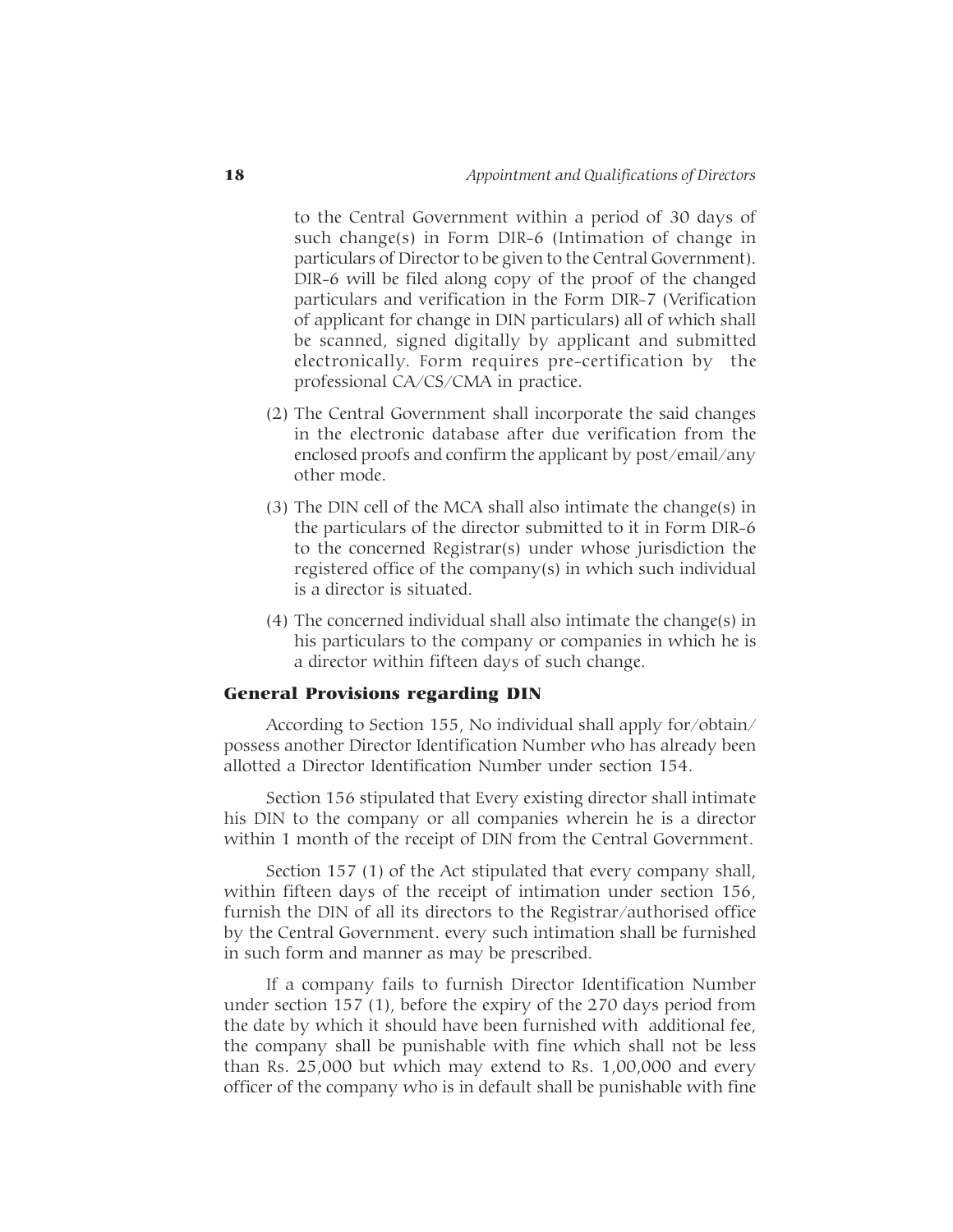which shall not be less than Rs. 25,000 but which may extend to Rs. 1,00,000.

Section 158 specified that every person or company shall mention the DIN in return, information or particulars as required to be furnished under this act, in case such return etc relate to the director or contain any reference of any director.

# 11. Disqualifications for appointment of director - Section 164

- (1) A person shall not be eligible for appointment as a director of a company, if —
	- (a) he is of unsound mind and stands so declared by a competent court;
	- (b) he is an undischarged insolvent;
	- (c) he has applied to be adjudicated as an insolvent and his application is pending;
	- (d) he has been convicted by a court of any offence, whether involving moral turpitude or otherwise, and sentenced in respect thereof to imprisonment for not less than six months and a period of five years has not elapsed from the date of expiry of the sentence.

If a person has been convicted of any offence and sentenced in respect thereof to imprisonment for a period of seven years or more, he shall not be eligible to be appointed as a director in any company;

- (e) an order disqualifying him for appointment as a director has been passed by a court or Tribunal and the order is in force;
- (f) he has not paid any calls in respect of any shares of the company held by him, whether alone or jointly with others, and six months have elapsed from the last day fixed for the payment of the call;
- (g) he has been convicted of the offence dealing with related party transactions under section 188 at any time during the last preceding five years; or
- (h) he has not got the DIN.

An additional disqualification is provided in sub section (2) of Section 164 relating to consequences of non filing of financial statements or annual returns. Any person who is or has been director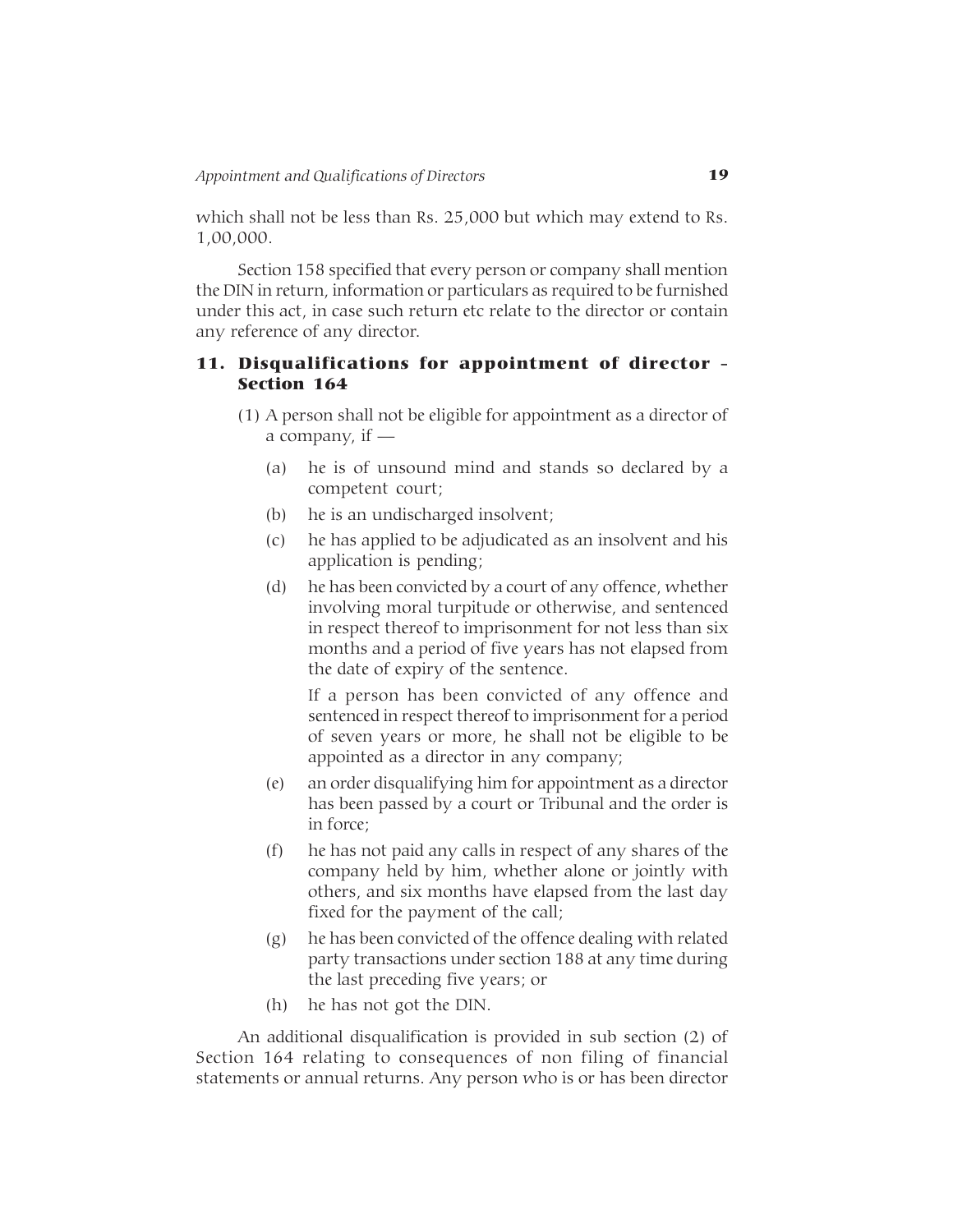of any company which has not filed any financial statements and Annual Return for 3 continuous financial year or has defaulted in payment of debentures/deposit/dividend etc, shall also not be eligible for appointment as director of any public company and for reappointment in the same company for a period of five years from the date on which the said company fails to do so.

Rule 14 prescribed that every director who disqualified u/s 164 (2), shall inform to the company concerned in Form DIR-8 (Intimation by Director) before he is appointed or re-appointed. Whenever a company fails to file the financial statements/annual returns/fails to repay any deposit, interest, dividend/fails to redeem its debentures as specified  $u/s$  164 (2), the company shall immediately file Form DIR-9 (Report by the company to Registrar), to the Registrar furnishing therein the names and addresses of all the directors of the company during the relevant financial years. But when a company fails to file the Form DIR-9 within a period of 30 days of the failure it would attract the disqualification  $u/s$  164(2), officers of the company as specified u/s 2(60) shall be the officers in default. Upon receipt of the Form DIR-9 the Registrar shall immediately register the document and place it in the document file for public inspection. Any application for removal of disqualification of directors shall be made in Form DIR-10.

(3) A private company may by its articles provide for any disqualifications for appointment as a director in addition to aforesaid mentioned

Provided that the disqualifications referred to in clauses (d), (e) and (g) of sub-section (1) shall not take effect—

- (i) for thirty days from the date of conviction or order of disqualification;
- (ii) where an appeal or petition is preferred within thirty days as aforesaid against the conviction resulting in sentence or order, until expiry of seven days from the date on which such appeal or petition is disposed off; or
- (iii) where any further appeal or petition is preferred against order or sentence within seven days, until such further appeal or petition is disposed off.

# 12. Duties of directors- Section 166

For the first time, duties of directors have been defined in the Act. A director of a company shall :

Act in accordance with the articles of the company.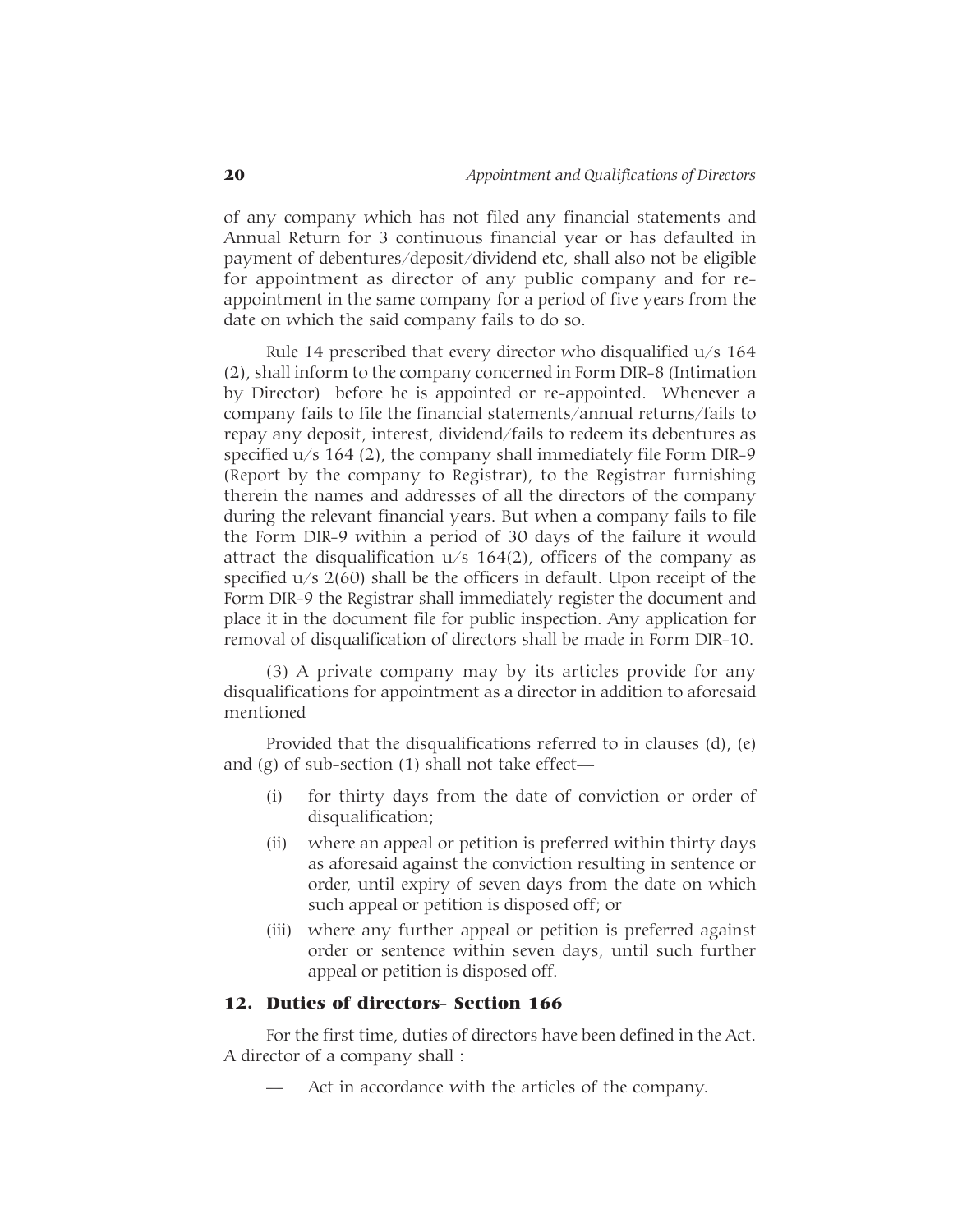- Act in good faith in order to promote the objects of the company for the benefit of its members as a whole, and in the best interests of the company, its employees, the shareholders, the community and for the protection of environment.
- Exercise his duties with due and reasonable care, skill and diligence and shall exercise independent judgment.
- Not involve in a situation in which he may have a direct or indirect interest that conflicts, or possibly may conflict, with the interest of the company.
- Not achieve or attempt to achieve any undue gain or advantage either to himself or to his relatives, partners, or associates and if such director is found guilty of making any undue gain, he shall be liable to pay an amount equal to that gain to the company.
- Not assign his office and any assignment so made shall be void.

If a director of the company contravenes the provisions of this section such director shall be punishable with fine which shall not be less than Rs. 1,00,000 but which may extend to Rs. 5,00,000.

# 13. Vacation of office of director- Section 167

The office of a director shall become vacant in case—

- (a) He incurs any of the disqualifications specified in section 164;
- (b) He absents himself from all the meetings of the Board of Directors held during a period of twelve months with or without seeking leave of absence of the Board;
- (c) He acts in contravention of the provisions of section 184 relating to entering into contracts or arrangements in which he is directly or indirectly interested;
- (d) He fails to disclose his interest in any contract or arrangement in which he is directly or indirectly interested
- (e) He becomes disqualified by an order of a court or the Tribunal;
- (f) He is convicted by a court of any offence, whether involving moral turpitude or otherwise and sentenced in respect thereof to imprisonment for not less than 6 months;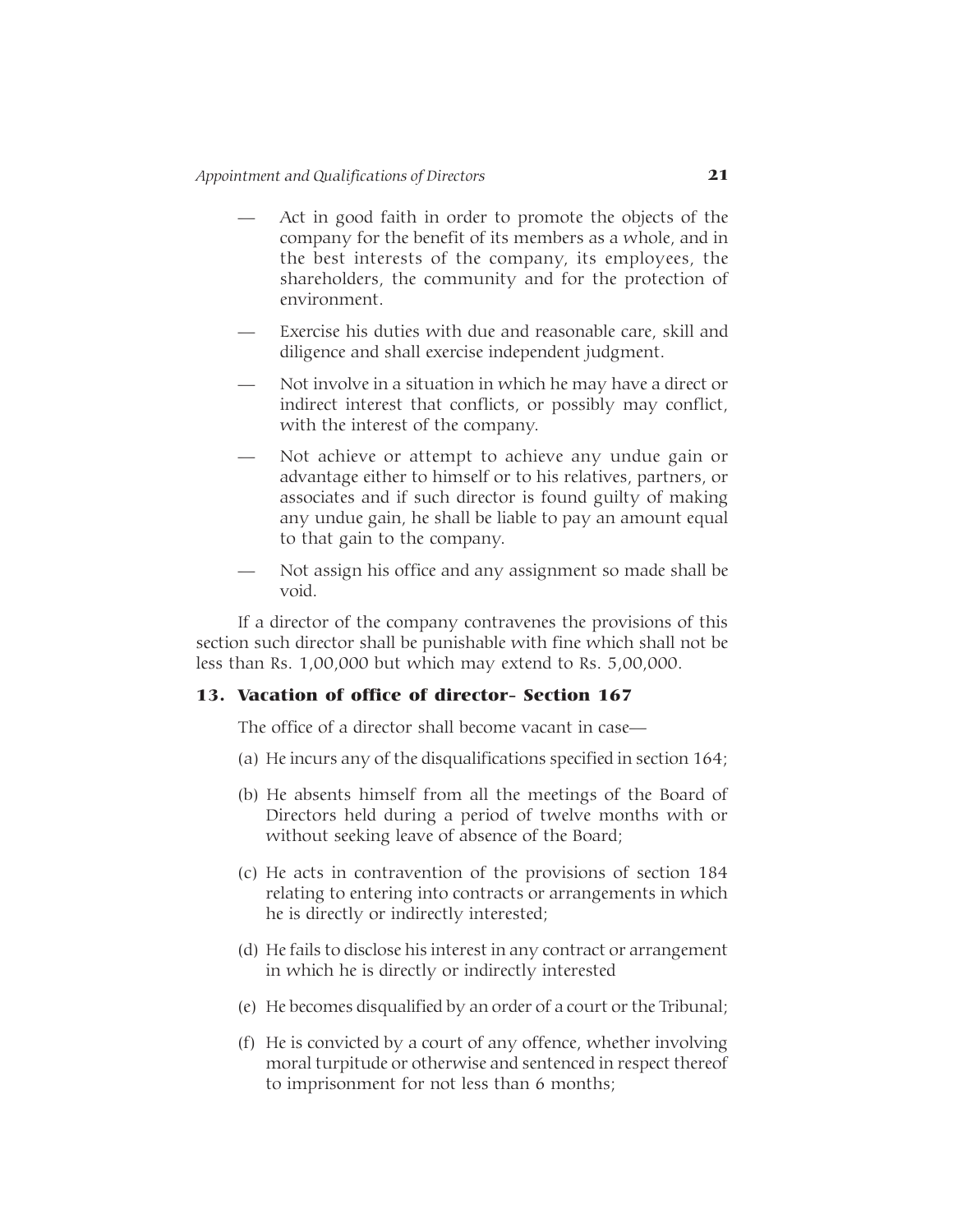Provided that the office shall be vacated by the director even if he has filed an appeal against the order of such court;

- (g) He is removed in pursuance of the provisions of this Act;
- (h) He, having been appointed a director by virtue of his holding any office or other employment in the holding, subsidiary or associate company, ceases to hold such office or other employment in that company.

If a person, functions as a director even when he knows that the office of director held by him has become vacant on account of any of the disqualifications specified above, he shall be punishable with imprisonment for a term which may extend to 1 year or with fine which shall not be less than Rs. 1,00,000 but which may extend to Rs. 5,00,000 or with both.

Where all the directors of a company vacate their offices under any of the disqualifications specified above the promoter or, in his absence, the Central Government shall appoint the required number of directors who shall hold office till the directors are appointed by the company in the general meeting.

A private company may, by its articles, provide any other ground for the vacation of the office of a director in addition to those specified above.

#### 14. Resignation of director- Section 168 & Rule 15, 16

A director may resign from his office by giving notice in writing. The Board shall, on receipt of such notice within 30 days intimate the Registrar in Form DIR-12 and also place the fact of such resignation in the Directors' Report of subsequent general meeting of the company and post the information on its website. The director shall also forward a copy of resignation alongwith detailed reasons for the resignation to the Registrar in Form DIR-11 within 30 days from the date of resignation. The notice shall become effective from the date on which the notice is received by the company or the date, if any, specified by the director in the notice, whichever is later. Provided that the director who has resigned shall be liable even after his resignation for the offences which occurred during his tenure.

If all the directors of a company resign from their office or vacate their office, the promoter or in his absence the Central Government shall appoint the required number of directors to hold office till the directors are appointed by the company in General Meeting.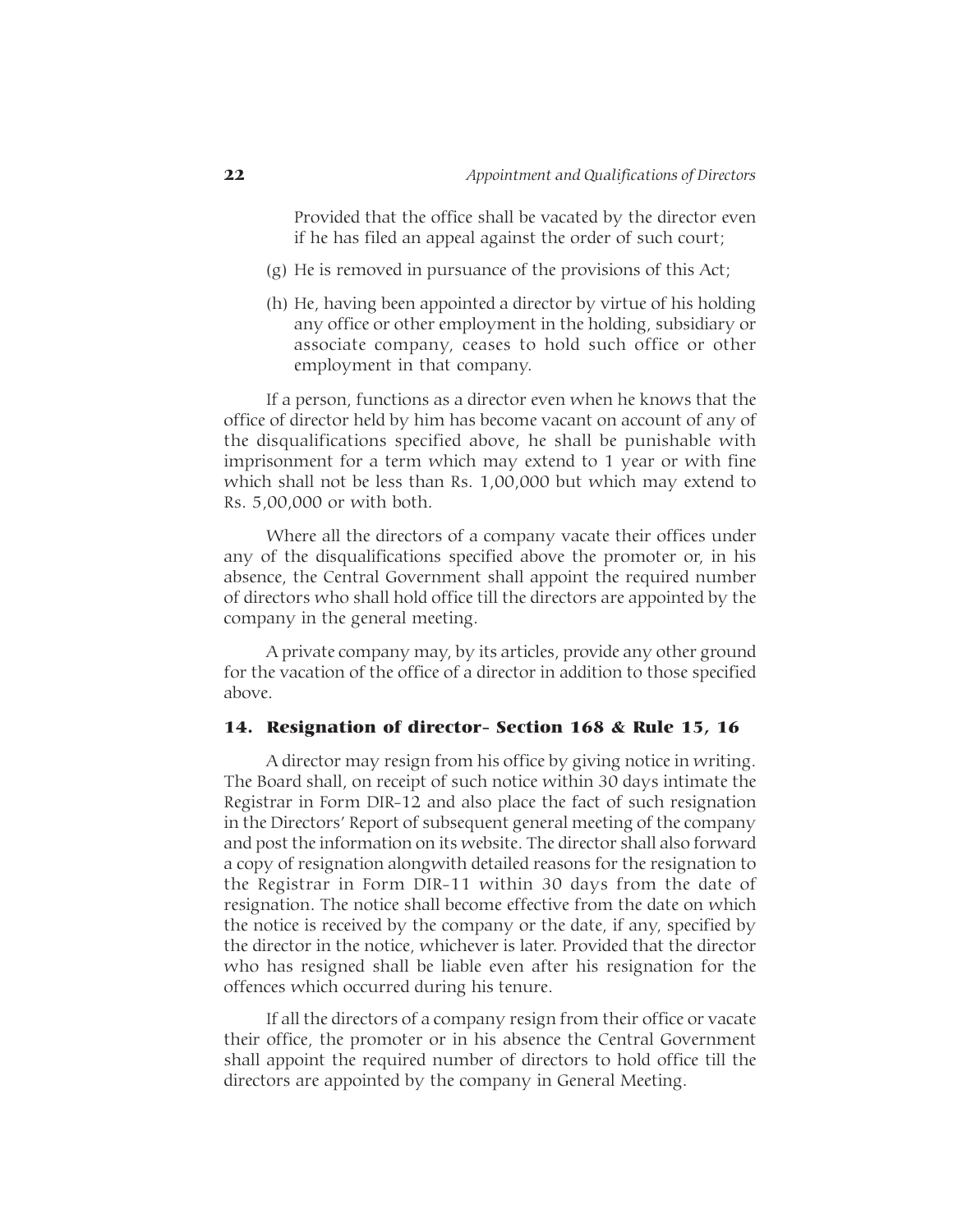# 15. Removal of directors- Section 169

A company may, remove a director except the director appointed by National Company Law Tribunal u/s 242, before the expiry of the period of his office after giving him a reasonable opportunity of being heard after passing the ordinary resolution.

Provided that nothing contained in this sub-section shall apply where the company has availed itself of the option given to it under section 163 to appoint not less than two thirds of the total number of directors according to the principle of proportional representation.

A special notice shall be required of any resolution, to remove a director under this section, or to appoint somebody in place of a director so removed, at the meeting at which he is removed.

On receipt of notice of a resolution to remove a director under this section, the company shall forthwith send a copy thereof to the director concerned, and the director, whether or not he is a member of the company, shall be entitled to be heard on the resolution at the meeting.

Where notice has been given of a resolution to remove a director under this section and the director concerned makes with respect thereto representation in writing to the company and requests its notification to members of the company, the company shall, if the time permits it to do so,—

- (a) in any notice of the resolution given to members of the company, state the fact of the representation having been made; and
- (b) send a copy of the representation to every member of the company to whom notice of the meeting is sent (whether before or after receipt of the representation by the company), and if a copy of the representation is not sent as aforesaid due to insufficient time or for the company's default, the director may without prejudice to his right to be heard orally require that the representation shall be read out at the meeting.

Provided that copy of the representation need not be sent out and the representation need not be read out at the meeting if, on the application either of the company or of any other person who claims to be aggrieved, the Tribunal is satisfied that the rights conferred by this sub-section are being abused to secure needless publicity for defamatory matter; and the Tribunal may order the company's costs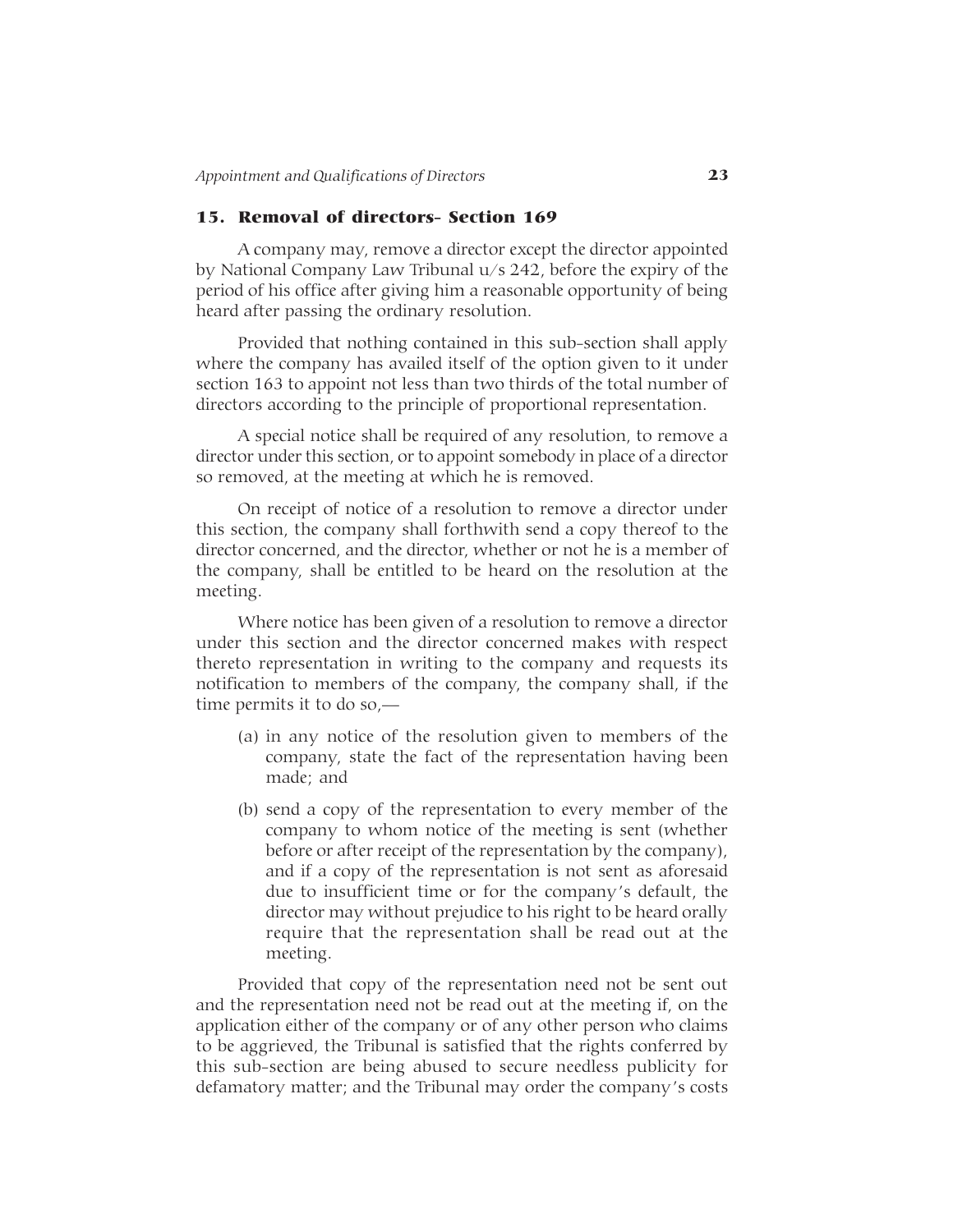on the application to be paid in whole or in part by the director notwithstanding that he is not a party to it.

A vacancy created by the removal of a director under this section may, if he had been appointed by the company in general meeting or by the Board, be filled by the appointment of another director in his place at the meeting at which he is removed, provided special notice of the intended appointment has been given under sub-section (2).

A director so appointed shall hold office till the date up to which his predecessor would have held office if he had not been removed.

If the vacancy is not filled under sub-section (5), it may be filled as a casual vacancy in accordance with the provisions of this Act:

Provided that the director who was removed from office shall not be re-appointed as a director by the Board of Directors.

Nothing in this section shall be taken—

- (a) as depriving a person removed under this section of any compensation or damages payable to him in respect of the termination of his appointment as director as per the terms of contract or terms of his appointment as director, or of any other appointment terminating with that as director; or
- (b) as derogating from any power to remove a director under other provisions of this Act.

# 16. Register of Key Managerial Personnel– Section 170 (1) & Rule 17

Every company shall keep at its registered office a register of its directors and key managerial personnel containing the following particulars:-

- (a) Director Identification Number (Optional for KMP);
- (b) present name and surname in full;
- (c) any former name or surname in full;
- (d) father's name, mother's name and spouse's name(if married) and surnames in full;
- (e) date of birth;
- (f) residential address (present as well as permanent);
- (g) nationality (including the nationality of origin, if different);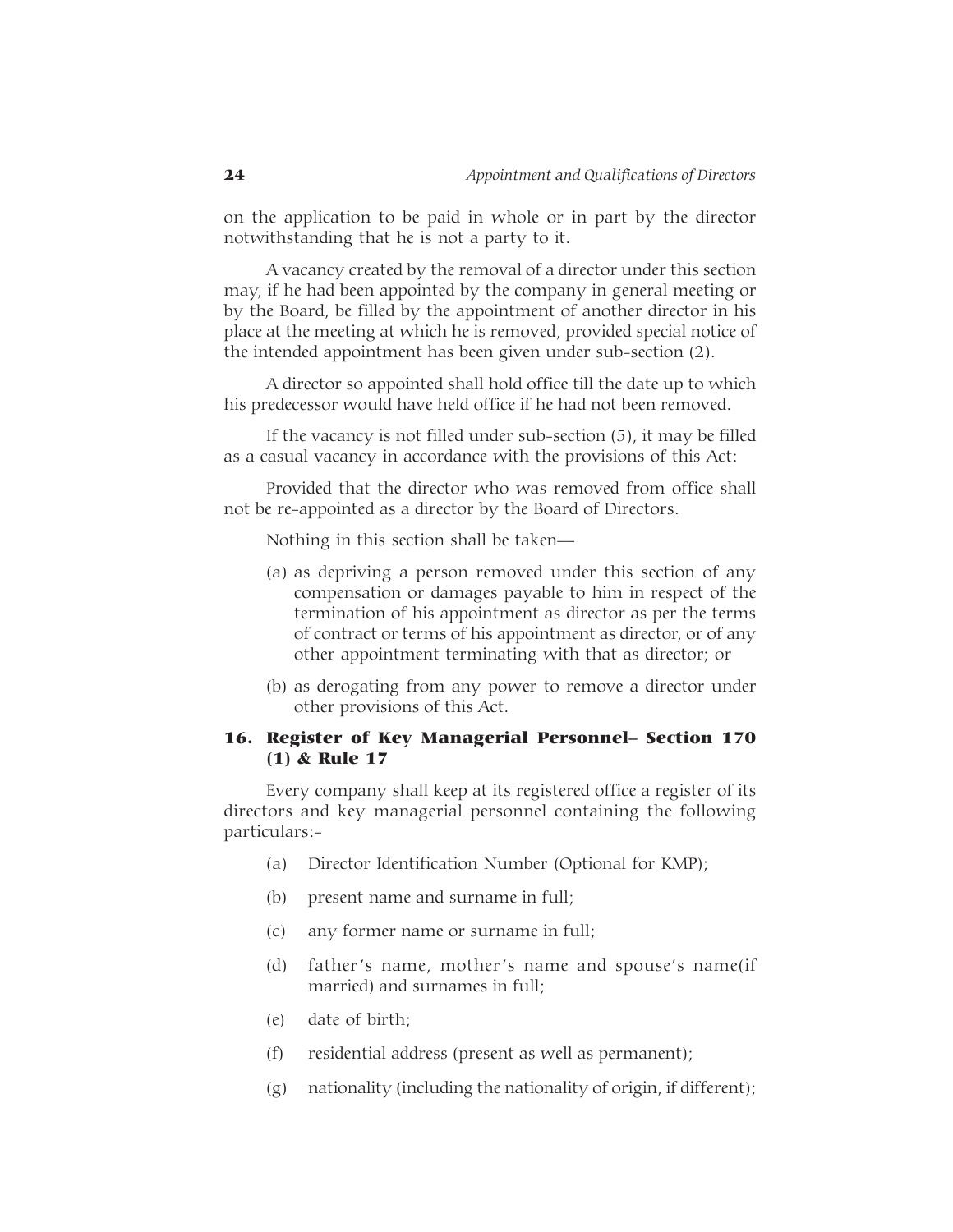- (h) occupation;
- (i) date of the board resolution in which the appointment was made;
- (j) date of appointment and reappointment in the company;
- (k) date of cessation of office and reasons therefor;
- (l) office of director or key managerial personnel held or relinquished in any other body corporate;
- (m) membership number of the Institute of Company Secretaries of India in case of Company Secretary;
- (n) PAN mandatory for KMP who is not having DIN

In addition to the details of the directors or key managerial personnel, the company shall also include in the aforesaid Register the details of securities held by them in the company, its holding company, subsidiaries, subsidiaries of the company's holding company and associate companies relating to:

- (a) the number, description and nominal value of securities;
- (b) the date of acquisition and the price or other consideration paid;
- (c) date of disposal and price and other consideration received;
- (d) cumulative balance and number of securities held after each transaction;
- (e) mode of acquisition of securities ;
- (f) mode of holding physical or in dematerialized form; and
- (g) whether securities have been pledged or any encumbrance has been created on the securities.

# 17. Return of Key Managerial Personnel- Section 170(2) & Rule 18

A return containing the particulars of appointment of director or key managerial personnel and changes therein, shall be filed with the Registrar in Form DIR-12 within 30 days of such appointment or change, as the case may be.

#### Members' right to inspect- Section 171

The register of Key Managerial Personnel kept u/s 170(1) shall be open for inspection during business hours. The members shall have a